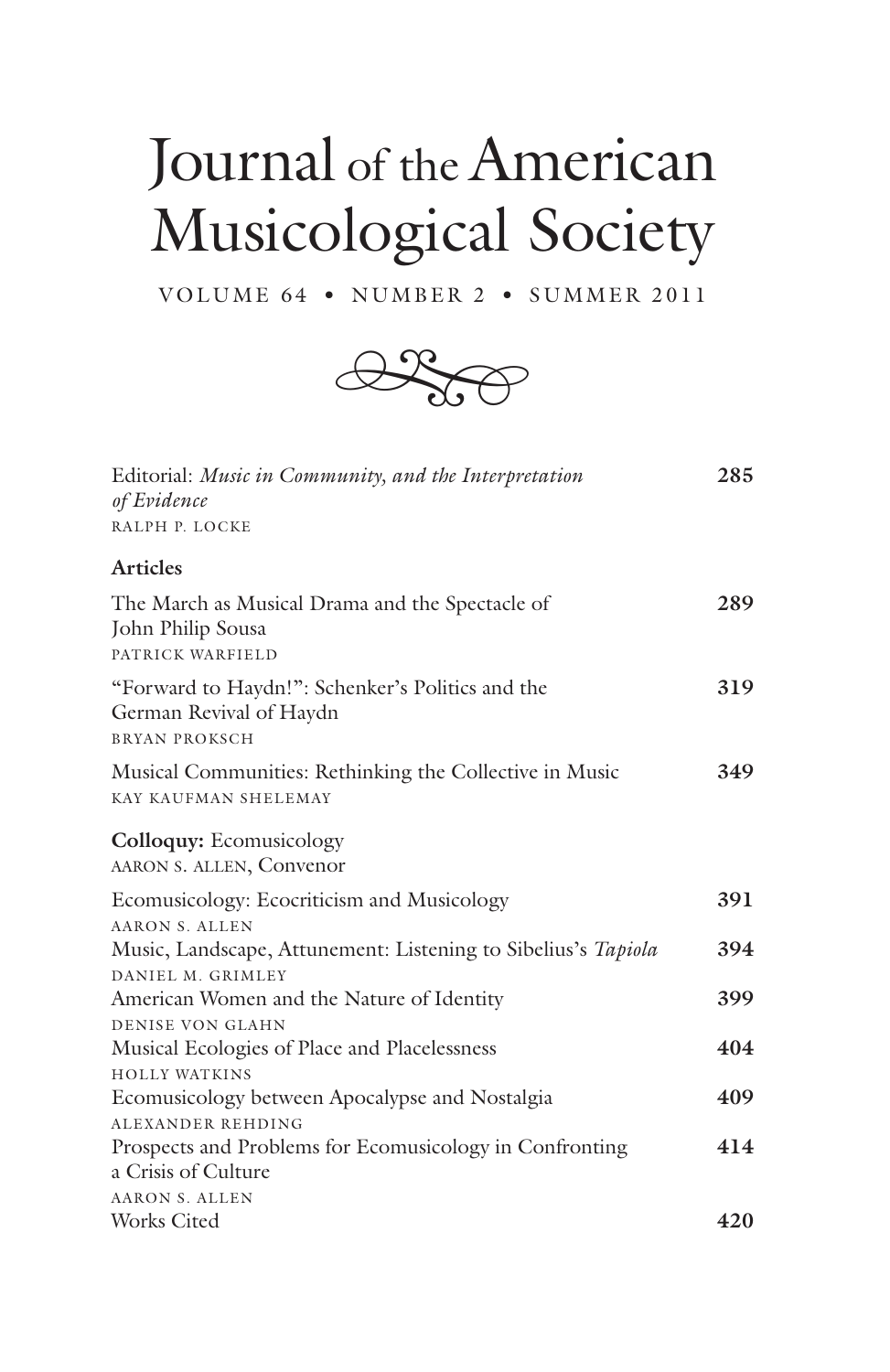## **Colloquy**

## **Ecomusicology: Ecocriticism and Musicology**

#### AARON S. ALLEN

Since the 1970s, interest in the relationship between humanity and the natural environment has emerged throughout the academy. Today, professional societies and degree programs exist for environmental fields in biology, chemistry, economics, history, and literature, among many others. These fields have led to understanding the world we inhabit—and to remediating some of the mistakes we have inflicted on the planet. Consider just a few of their contributions: respect for the great webs of biodiversity, with the concomitant realization that much of life on earth is going extinct, quickly; new hybrid technologies and energies that can fuel civilization by the renewable power of the sun; accounting techniques that incorporate externalities, i.e., pollution, into life-cycle costs and the bottom line; connections between physical environments and cultures' past successes and failures; and stories that teach us about humanity's diverse places in nature. Environmental work has burgeoned in the sciences, but all academic fields have been greened, including the humanities.<sup>1</sup>

At least since Ancient Greece, thought about music has considered relationships between music and nature. And as environmental awareness has become more widespread, an increasing number of musicological works have engaged with these subjects.2 Some of the aims of this new (if not always explicitly named) ecomusicology resonate with concerns expressed in previous centuries—how art reflects, relates to, or relies on nature. Yet as we witness the impacts of climate change, species loss, deforestation, pollution, and resource exploitation, and as we see how so many other intellectual disciplines have contributed to both causes and solutions, we must ask:

1. See, for example, Parini, "Greening of the Humanities"; Collett and Karakashian, eds., *Greening the College Curriculum*; and Rosendale, *Greening of Literary Scholarship*. (For full references, see the combined list of Works Cited at the end of the Colloquy.)

2. Some are cited in the ensuing contributions, and many more are available via the online bibliography provided by the Ecocriticism Study Group (ESG) of the American Musicological Society, http://www.ams-esg.org. In 2007, the AMS approved the formation of the ESG, which has provided a forum for many, including all the authors in this colloquy, to engage with ecomusicology.

*Journal of the American Musicological Society*, Vol. 64, Number 2, pp. 391–424 ISSN 0003-0139, electronic ISSN 1547-3848. © 2011 by the American Musicological Society. All rights reserved. Please direct all requests for permission to photocopy or reproduce article content through the University of California Press's Rights and Permissions website, www.ucpressjournals.com/reprintInfo.asp. DOI: 10.1525/jams.2011.64.2.391.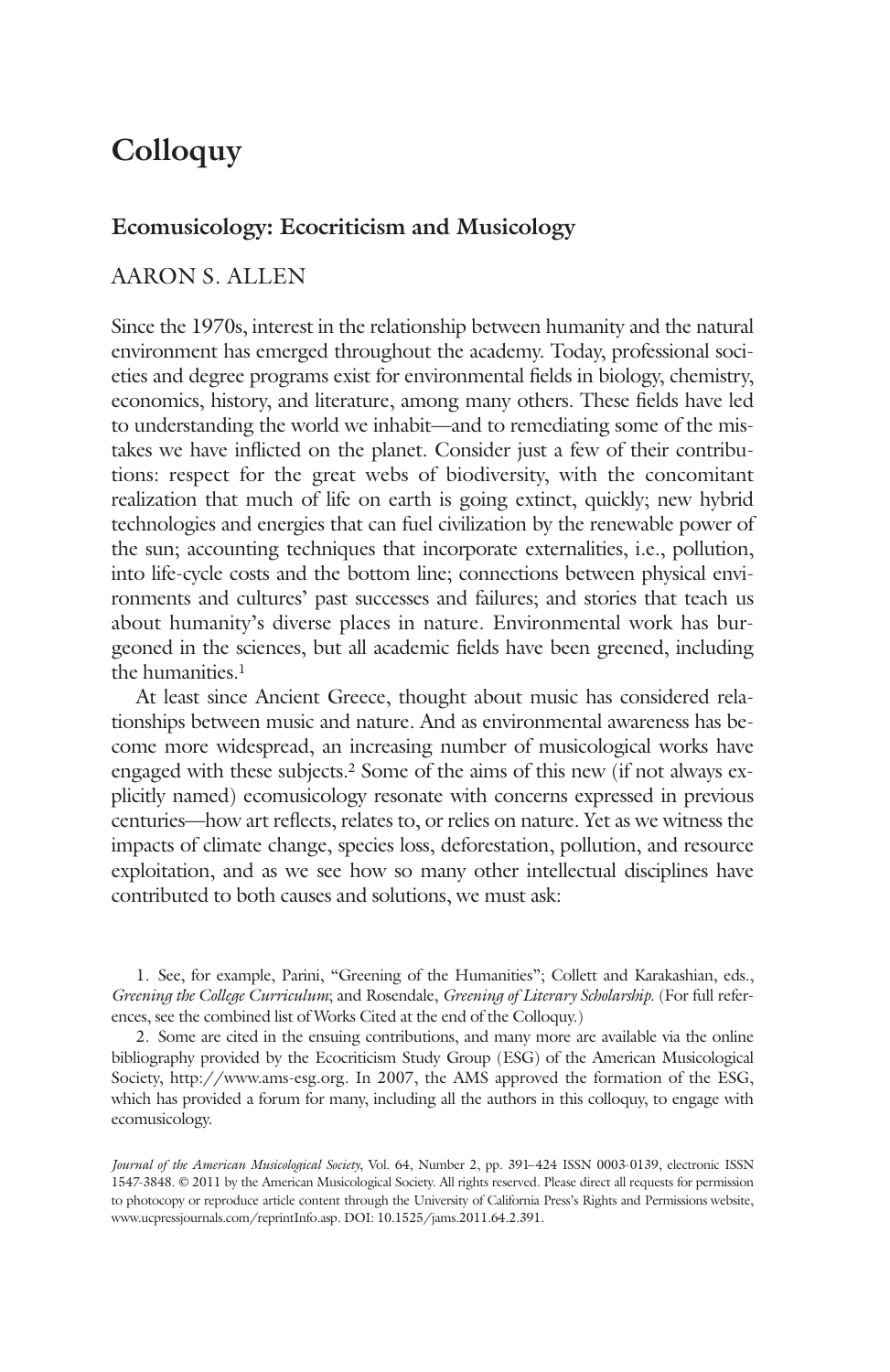- •Is musicology part of the problem or part of the solution?
- •What role does musicology play in the welfare and survival of humanity?
- •How does nature inform music, and what can the study of music tell us about humans, other species, the built environment, the natural world, constructed "nature," and their connections?
- •Does musicology adapt us better to life on earth, or does it sometimes estrange us from life?
- •Does it contribute more to our survival than to our extinction?
- •Is the environmental crisis relevant to music—and more importantly, is musicology relevant to solving it?3

Answers will vary with time, place, particular topics, individual scholars, and institutional predilections, but the contributors to this colloquy seek to engage in this discussion for the benefit of the entire musicological community. We cannot offer definitive answers to these questions, but we can clear some ground, provide some insights, and promote further dialogue.

I have been reluctant to define an emerging subfield as yet lacking in consensus, but we must start somewhere, acknowledging that disciplinary boundaries can be changed, redefined, and opened to multiple interpretations. As I explain in a forthcoming entry for the revised (2nd) edition of *The Grove Dictionary of American Music*, ecomusicology considers the relationships of music, culture, and nature; i.e., it is the study of musical and sonic issues, both textual and performative, as they relate to ecology and the environment.

The multivalent terms in the above definition provide possibilities for diverse interpretations and applications. *Environment*, *ecology*, and *nature* (and the scare-quoted "*nature*") are immensely complex words that are rich with contested meanings. For the purposes of this discussion consider the following: *Environment* is the nonhuman physical world, i.e., the natural world with all its living creatures and nonliving objects and natural processes (while useful, this conception can promote a problematic human–other duality). *Ecology*, on the other hand, is holistic, relating to the "eco-" prefix (from the Greek root *oikos*, "household"), and constituting the web of relationships of all living organisms, including humans, with their contextual physical environments. Related to both environment and ecology, architects and urban planners use *built environment* to refer to humans' manufactured world of dwellings, buildings, infrastructure, constructed landscapes, and urban social spaces, as well as the interactions of these places with each other and humans. In response to the question in the title of her book *What is Nature?*, Kate Soper distinguishes *nature*, i.e., the referent of nature-endorsing ecologists who emphasize the reality of the natural world, from scare-quoted *"nature,"* i.e., the referent of the nature-skeptical postmodernists who emphasize the cultural

<sup>3.</sup> With these questions, I am building on Glotfelty, "Introduction," xix and xxi, as well as Guy, "Flowing Down Taiwan's Tamsui River," 218–19 and 242–43, who in turn is building on Meeker, *Comedy of Survival*, 4.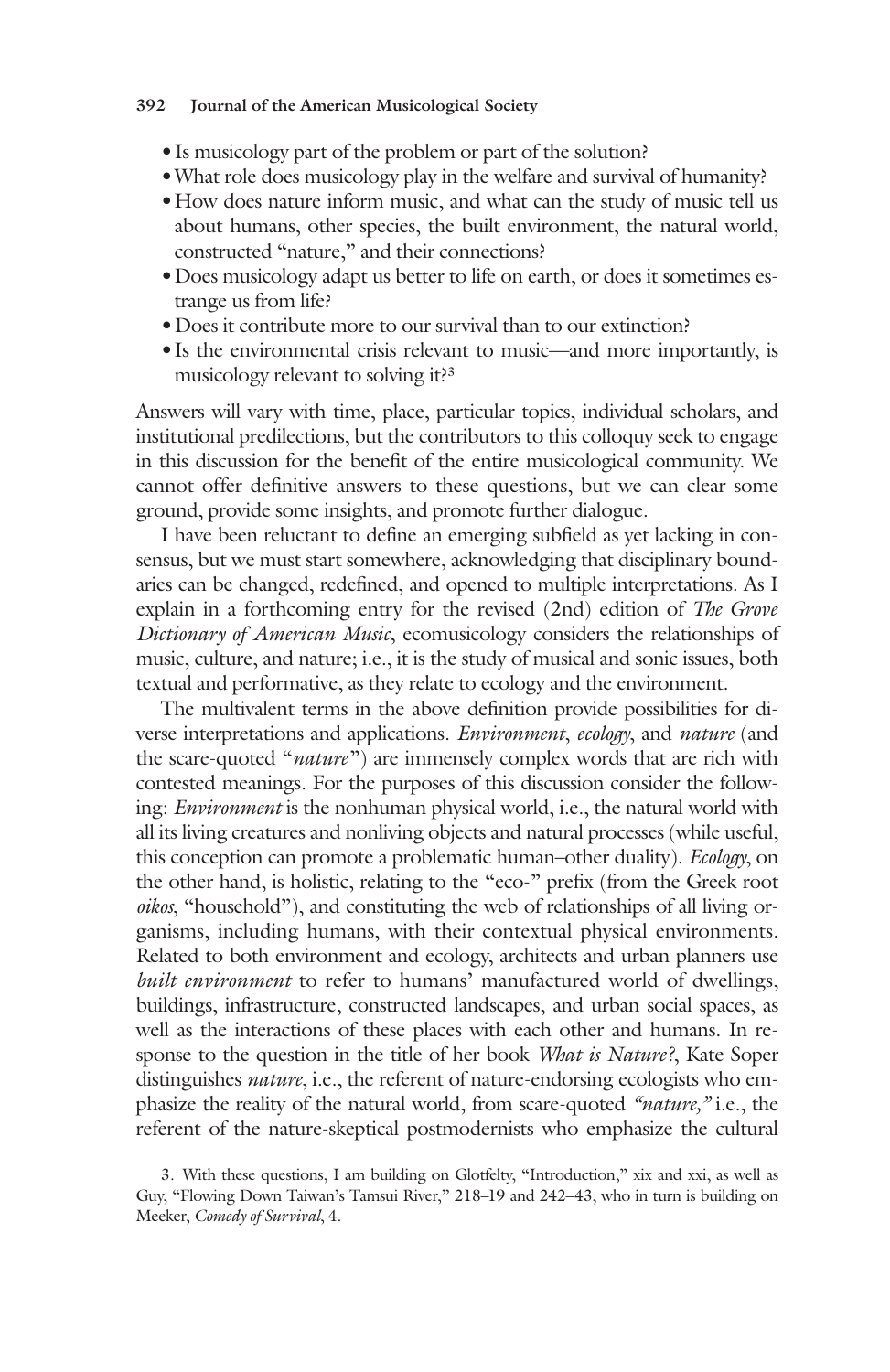construction of nature. Raymond Williams gives superlative status to both *nature* and *culture* as among the most complex words in the English language.<sup>4</sup> Add further the equally complex and contested term *music*, and with ecomusicology as defined above we have the makings of either a philosophical quagmire—or, as I and others see it, a socially engaged musicology that seeks to understand not just music, musicians, and/or musical communities, but also their interconnections in the world, both natural and socially constructed.

Ecomusicology has not sprung forth fully formed from an intellectual vacuum. In addition to important past and continuing work by composers, acoustic ecologists, ethnomusicologists, and interdisciplinary scholars, a primary background is ecocriticism, or "ecological criticism."5 Ecocriticism is a field of literature studying cultural products (text, film, advertising, other media, etc.) that imagine and portray human–environment relationships variously from scholarly, political, and/or activist viewpoints.<sup>6</sup> Thus, ecomusicology is not "ecological musicology" but rather "ecocritical musicology." Ecomusicology continues the trend of music scholarship drawing on literary methodologies: in decades past, philology; more recently, feminist studies.

As gender and sexuality studies have informed and even fundamentally changed the definition of musicology, so too can ecocriticism contribute to musicology.7 But such influences are not always uniform, mutual, or direct, nor should they be. The authors in this colloquy provide diverse perspectives on ecomusicology in general and on their own specific engagements with it. Daniel Grimley considers cultural geography and landscape studies to contextualize his ecomusicological reading of Sibelius's tone poem *Tapiola*. Denise Von Glahn engages with women composers' relationships with the natural world in the context of the complex history of power dynamics that characterize the construction of American national identities. Holly Watkins takes an ecological approach that considers how music intermeshes with imagination, place, and placelessness. Alexander Rehding encourages us to eschew the more typical crisis approach of environmental studies and instead to emphasize nostalgia, which he argues is better suited to music and musicological study. Finally, I consider the potential contributions of and challenges faced by ecomusicology in confronting the cultural problem underlying the environmental crisis. Each author adds his or her own particular research projects

4. Williams, *Keywords*, 87 and 219.

5. Such scholars include Steven Feld, François Bernard Mâche, R. Murray Schafer, Barry Truax, and Ellen Waterman, all of whom defy simplistic scholarly categorization.

6. An excellent introduction is Garrard, *Ecocriticism*. Ecocritics have only recently considered musical topics; the British journal *Green Letters: Studies in Ecocriticism* has a forthcoming special edition dedicated to music.

7. Compare the entry "Musicology" in the first and second editions of *New Grove Dictionary of Music and Musicians* (1980 and 2001, respectively); in the section "Disciplines of musicology," the subheading "Gender and sexual studies" (along with the subheadings "Sociomusicology" and "Psychology, hearing") replaced "Dance and dance history."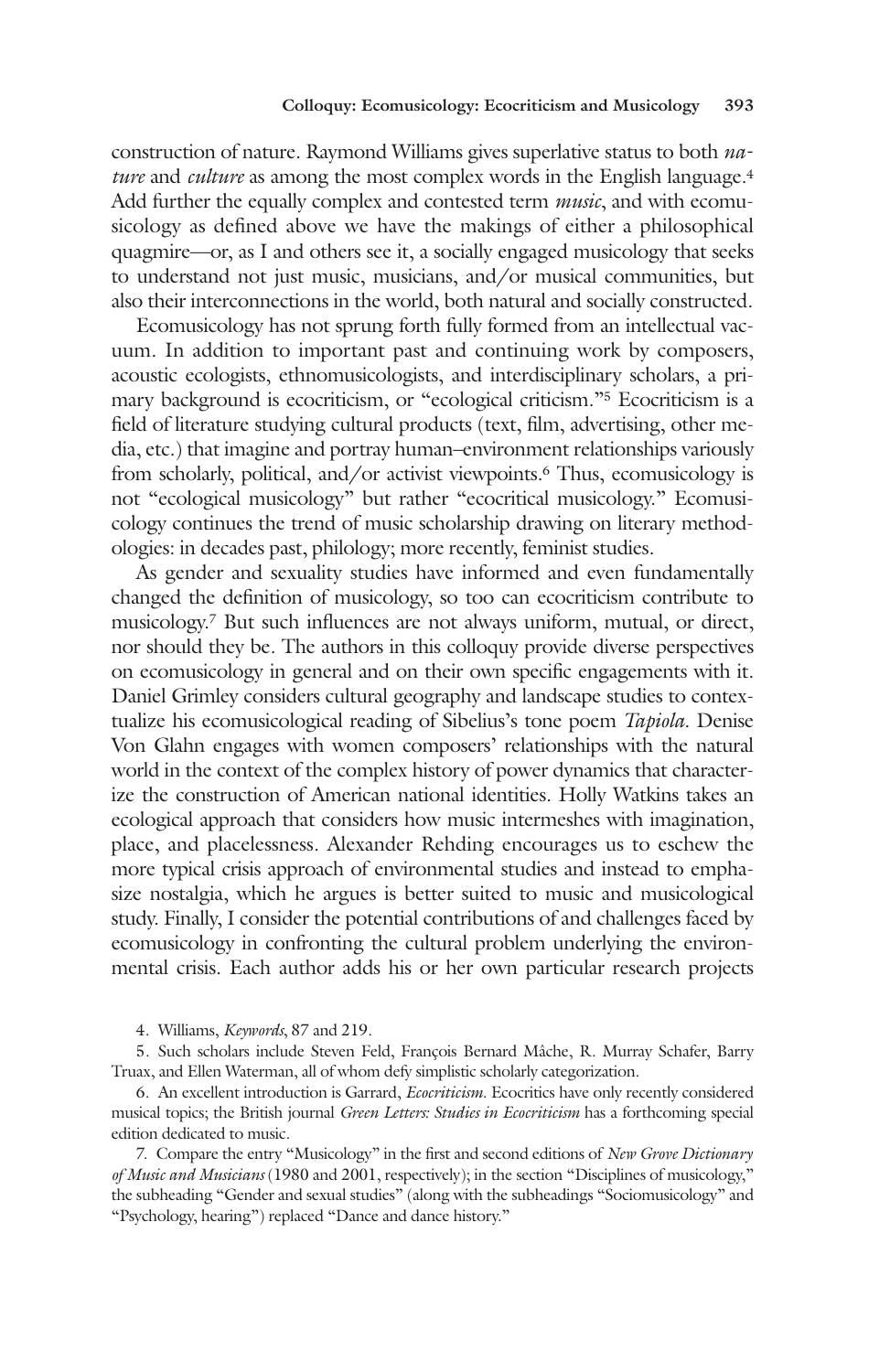along the way, and, in addition to emphasizing the importance of place, all the contributions seek to bring out the critical and self-critical elements of ecocritical musicology. Together, we hope that the issues raised here encourage thoughtful scholarship in diverse areas, not only in the realm of a self-conscious ecomusicology as subfield but also as a tool in the greater musicological toolbox.

## **Music, Landscape, Attunement: Listening to Sibelius's** *Tapiola*

#### DANIEL M. GRIMLEY

Ecocriticism unfolds a complex and variegated panorama of interrelated domains of academic research, critical literature, and political activism. My own ecocritical excursions have been stimulated by the work of cultural geographers and literary scholars, and further by a series of conversations and exchanges sponsored by the Landscape and Environment Programme of the Arts and Humanities Research Council (AHRC) in the U.K.<sup>1</sup> During such discussions, I have often felt like an outsider—an awkward and naive interloper, similar to the protagonist in E. M. Forster's 1911 short story "The Other Side of the Hedge." Forster's hero is a rambler (that characteristically English mode of tourism and cultural mobility), who abandons the main highway to discover a green space beyond where he becomes bewitched by "the magic song of nightingales, and the odour of invisible hay, and stars piercing the fading sky."2 Forster's story is about class and social convention. But the field/hedge model also offers a good starting point for understanding interdisciplinary research of the kind demanded by ecocriticism: as a geometric pattern of interlocking fields of knowledge, seemingly traversed by a network of individual paths which tempt the unwary scholar toward greener pastures on the other side of the boundaries ("hedges") that separate disciplines.

The idea of landscape lies at the heart of ecocriticism, and hence is central to discussions about how an ecomusicology might be developed. I am acutely sensitive, however, to the ideological implications of my metaphor: the landscape of fields and hedges hymned by Forster refers to a specifically European tradition (principally English, but also the French "bocage," whose Old French root "bosc" means "wood"). Since the eighteenth century, this tradition has conceived of landscape as an essentially visual, scopic, regime—as something seen or surveyed. It is a scene or prospect onto which historical events or characters can be projected. As part of this spectacle—the patterned

<sup>1.</sup> See particularly the seminal collection by Leyshon et al., *Place of Music*; for a more recent interdisciplinary account, see Sanders, *Cultural Geography of Early Modern Drama*. Details of the AHRC program are available at http://www.landscape.ac.uk (accessed 25 March 2011).

<sup>2.</sup> Forster, "Other Side of the Hedge," 29.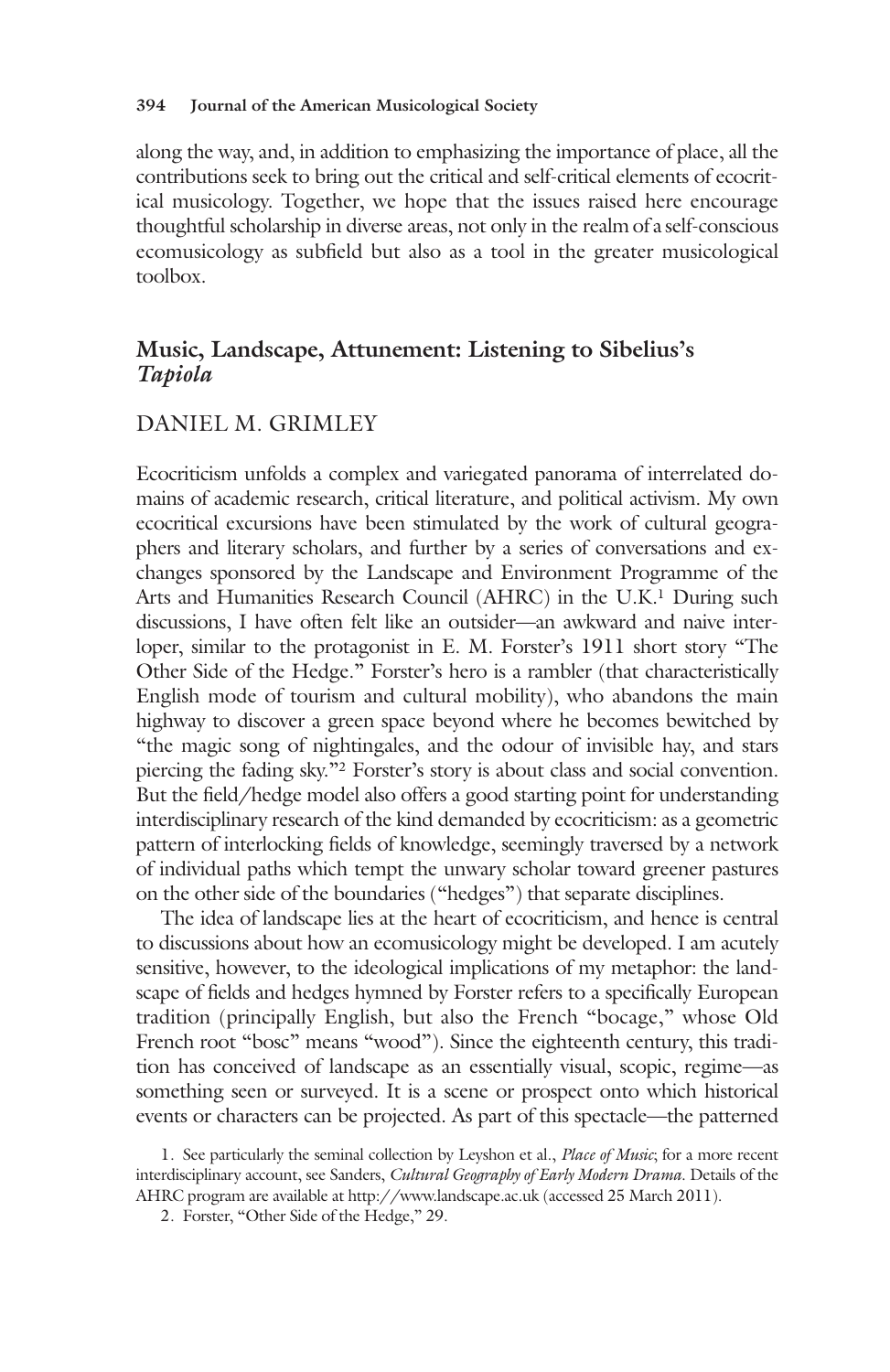play of figure and ground—music may be overheard (if it is not overlooked). Landscape here is representational—and also fundamentally constitutive. Its deceptive "second nature" (its sense of "naturalness" or "natural order") conceals a complex narrative of power relations, domination, and ownership.3 A fundamental task of ecomusicology is to unpack such narratives and expose the ideological basis, through historical study and analysis, upon which such conventional ideas of music and landscape are built.

W. J. T. Mitchell and others have drawn attention strenuously to the ideological nature of landscape—the way in which it is intimately bound up with discourses of privilege, containment, and exclusion.4 Yet an alternative model is offered by a different etymology of the term: cultural geographer Kenneth Olwig shifts attention from the English scopic regime towards an older Scandinavian/northern European notion of landskab ("skabe" is the Danish verb "to work or create").<sup>5</sup> Landskab refers to ground that is cultivated, shaped, furrowed, or grooved (like the surface of a gramophone record). "Field" here is understood not as a "field of vision" but a zone of activity, shaped and encoded through practices of occupation—it is more properly a phenomenological category (encompassing Martin Heidegger's mythic mode of being-in-the-world and Pierre Bourdieu's notion of "habitus") and a space of legal or political dominion. Music emerges as fundamentally performative—it refers to that which "takes place." Ecomusicology's revised task is to address the affective qualities of particular landscapes, to examine the physical and emotional responses that music induces in listeners and how they shape our view of the world (a paradigmatic example might be Stephen Feld's influential work on songpaths in the Papua New Guinean rainforest).6

This dynamic, phenomenologically engaged notion of landscape takes us far from the familiar homely images of the English Pastoral—the stereotypical (and misleading) image of cows leaning amiably over gates and composers rolling complacently in muddy fields.7 As Alexander Rehding argues in his contribution to this colloquy, a more compelling ecomusicological understanding of music's relationship with ideas of landscape and environment is characterized by a sense of imminent crisis and danger. In the late 1960s, the Lithuanian-born Australian wilderness photographer Olegas Truchanas toured village halls and town theaters in Tasmania, campaigning against

3. See Cosgrove and Daniels, eds., *Iconography of Landscape*; and Daniels, "Marxism, Culture, and the Duplicity of Landscape."

4. Mitchell, *Landscape and Power*, vii–xiv.

5. Olwig, "Danish Landscapes."

6. Feld, *Sound and Sentiment*; and idem, "Waterfalls of Song."

7. A number of scholars have demonstrated exactly why this image, drawn from Hugh Allen's critical reception of Vaughan Williams's Third Symphony (1921–22), is misguided; see, for example, Saylor, " 'It's Not Lambkins Frisking At All' "; and Grimley, "Landscape and Distance." It might be more appropriate, in the context of Vaughan Williams's powerfully war-torn work, to speak of an "ecology of memory."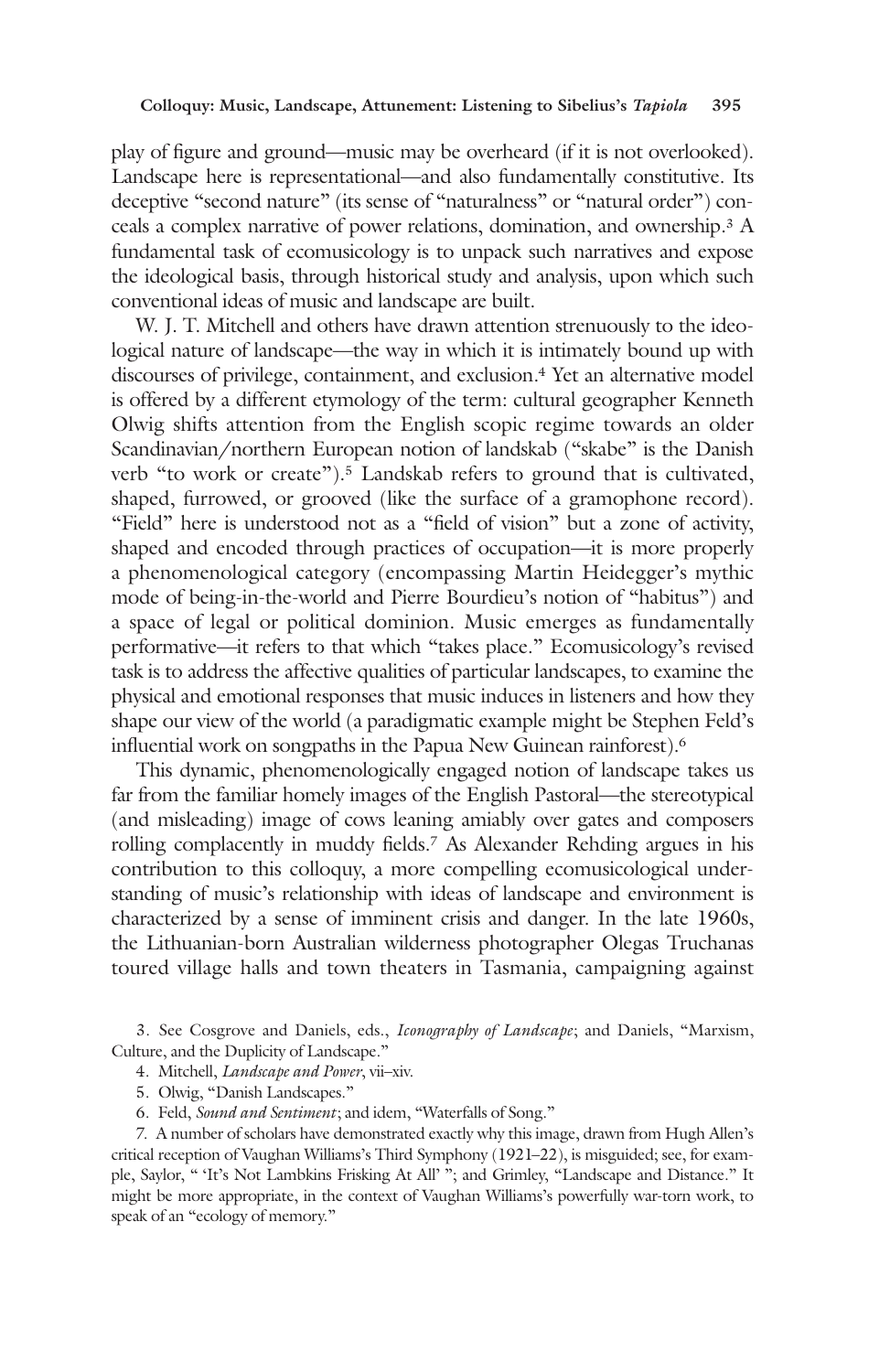government proposals to flood Lake Pedder, an environmentally unique inland freshwater lake bounded by a striking white quartzite beach in the southwest highlands, as part of the Gordon River Hydroelectric scheme. The campaign was ultimately unsuccessful; construction of the dam was completed in 1972, when the lake was permanently flooded. The same year, Truchanas was killed in a canoeing accident (a drama recast in Richard Flanagan's 1997 novel *Death of a River Guide*). But the campaign symbolically marked the birth of the environmental movement in Australia, and the strength of political opposition led to the creation of the Truchanas Huron Pine Reserve, which protects a small stand of ancient trees previously threatened by logging. Among Truchanas's activities to raise awareness among Tasmanian residents and politicians were slide shows of his photographs of Lake Pedder, accompanied with music by Sibelius and Delius. The choice of repertoire—principally, the finale of Sibelius's Fifth Symphony—is significant because of Truchanas's own Baltic/northern-European roots and the common association of Sibelius's music with ideas of landscape. Truchanas's slide shows offer a provocative series of readings in music and landscape: the ways in which a particular idea of landscape (the Northern European boreal forest) was exported (or, more figuratively, transplanted) to an Australian context; the ideological function of landscape and metaphors of wilderness; the role of landscape in Sibelius reception; and the significance of music and landscape in environmental activism—a process in which music frequently plays a central role.

Representations of landscape and nature are a celebrated, and profoundly problematic, characteristic of much early twentieth-century Nordic music. Commonly heard as exemplars of the picturesque, or as evocative local color, images of nature in Nordic music invite more radical interpretations that pose questions about the relationship between humans, sound, and nature. In this context, perhaps Sibelius's final tone poem, *Tapiola*, might have offered a better soundtrack for Truchanas's slide shows. Written in 1926 for Walther Damrosch and the New York Philharmonic, *Tapiola* has retrospectively gained a privileged position in Sibelius reception as his final large-scale orchestral work (the much-anticipated Eighth Symphony was never completed to the composer's satisfaction and the manuscript presumably burned). The famous quatrain printed at the head of the score, which tells of "wood sprites in the gloom" weaving "magic secrets," was most likely, as Tomi Mäkelä has argued, not penned by Sibelius himself, who strongly disliked such straightforwardly programmatic accounts of his music.8 *Tapiola*, according to Mäkelä, is more a Lisztian tone painting, a sound-portrait of the northern forest realm from the Finnish national epic, the *Kalevala*, which invokes notions of finality, blankness, and death. In this sense, the work belongs within an established cultural tradition: the idea of the forest as a mysterious twilight domain of primitive

<sup>8.</sup> Mäkelä, "*Poesie in der Luft*," 244–52.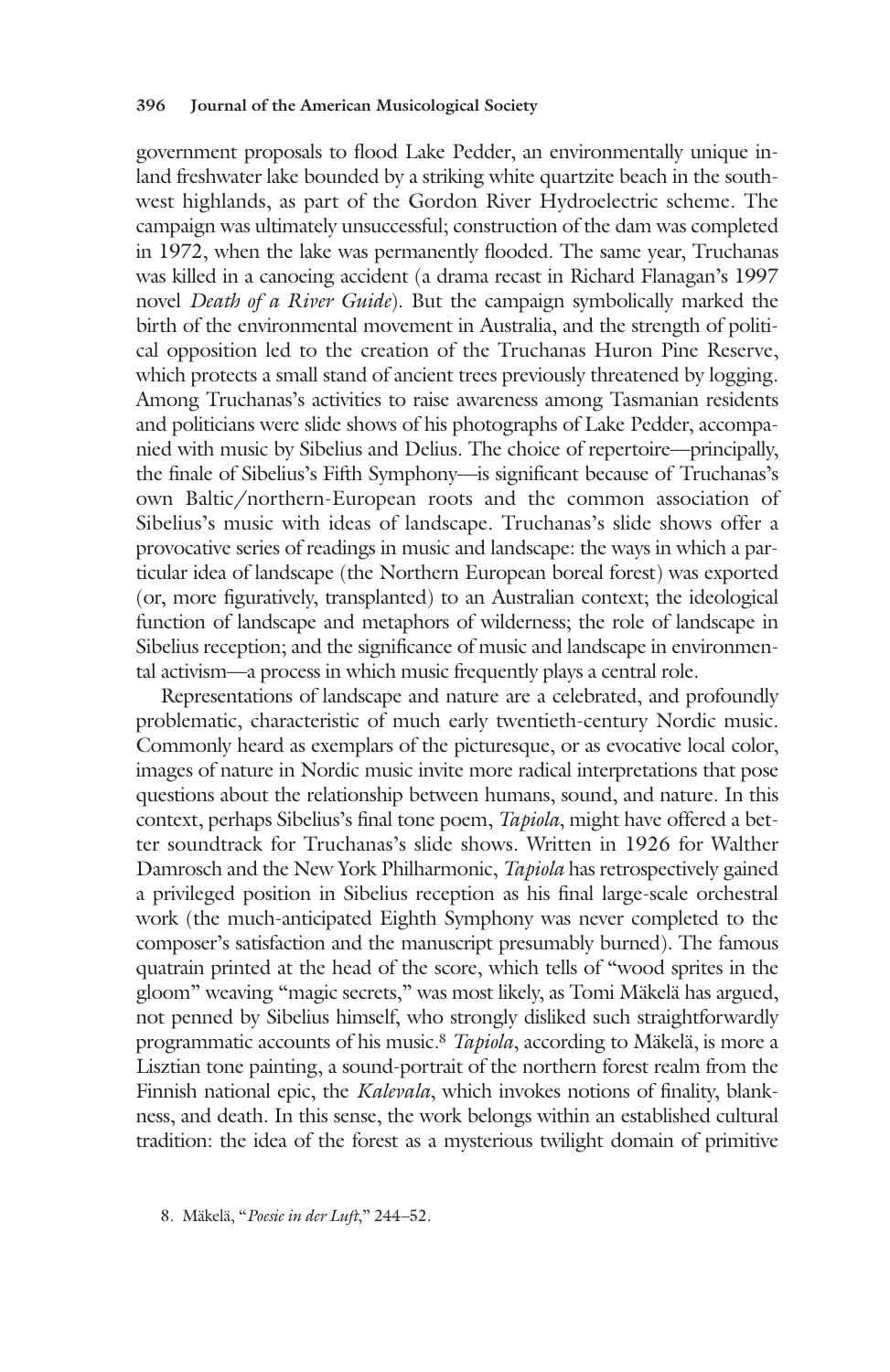folk custom and ritual sacrifice first promulgated in Tacitus's classical account of the Teutowald, *Germania*. 9

Sibelius's tone poem offers a suitably bleak musical response to such patterns of representation. Opening with a characteristically Sibelian misfired cadence (an  $E<sup>7</sup>$  sonority treated locally as an augmented sixth chord), swept aside by a sudden octatonic rush like a gust of wind (mm. 21–25), the work unfolds a series of austere timbral transformations of these initial measures, brooding upon a restricted range of modal collections and elliptical thematic gestures. But the storm sequence with which the piece concludes prompts a more ambivalent ecocritical reading, a form of immersive audition in which the landscape ultimately consumes the listener.10 The storm serves as both telos, the summative return of an elementalized brass motif that underpins much of the score, and also as a point of no return, a moment of maximal dynamic and chromatic saturation.11 And in the strangely anguished outcry that prefaces its final measures (mm. 586–587), *Tapiola* directs our attention upwards, from the ground beneath our feet toward the turbulent air through which the sound itself seemingly moves. In the silence to which the storm inexorably leads, *Tapiola* obliterates its perceiving subject.

It is this model of a radically decentered subject position within the landscape that has attracted anthropologist Tim Ingold. As Ingold argues, the act of listening is essentially a sign of presence, a mode of being-in-the-world: "No more with sound than with light does the physical impulse—in this case comprising vibrations in the medium—get inside the head. For sound, too, is a phenomenon of experience, another way of saying 'I can hear.' "12 For Ingold, it is precisely the intensity of this experience that is compelling: "The weather is dynamic, always unfolding, ever changing in its moods, currents, qualities of light and shade, and colours, alternately damp or dry, warm or cold, and so on." Listening, for Ingold, becomes a process of flux, one in which any sense of permanence, of a stable subject-object distinction, is dissolved: "Sensed as the generative current of a world-in-formation, weather engulfs landscape, as the sight of things is overwhelmed by the experience of light."13 Ingold thus proposes the idea of enwindment—the experience of being-in-the-weather, of the air passing over, around, and through the body as a more meaningful mode of environmental response. By extension, it is the

9. The significance of Tacitus in shaping later historical representations of the Teutowald is discussed in Schama, *Landscape and Memory*, 75–134.

10. The composition of *Tapiola* is contemporary with the publication of Granö's seminal study of the Finnish landscape, *Reine Geographie* (1929). Granö's development of "proximics" (the geographical study of the immediate environment) includes one of the earliest systematic auditory accounts of a particular locality, a soundscape study of Valosaari in eastern Finland.

11. I have explored this idea further in my essay "Storms, Symphonies, Silence."

12. Ingold, "Eye of the Storm," 100. Later on this page, Ingold asks: "Is weather a part of the landscape or is it not? If it is not, does it swirl around *above* the landscape, or does it actually *encompass* the landscape, as the earth is encompassed by the great sphere of the sky?"

13. Ibid., 103.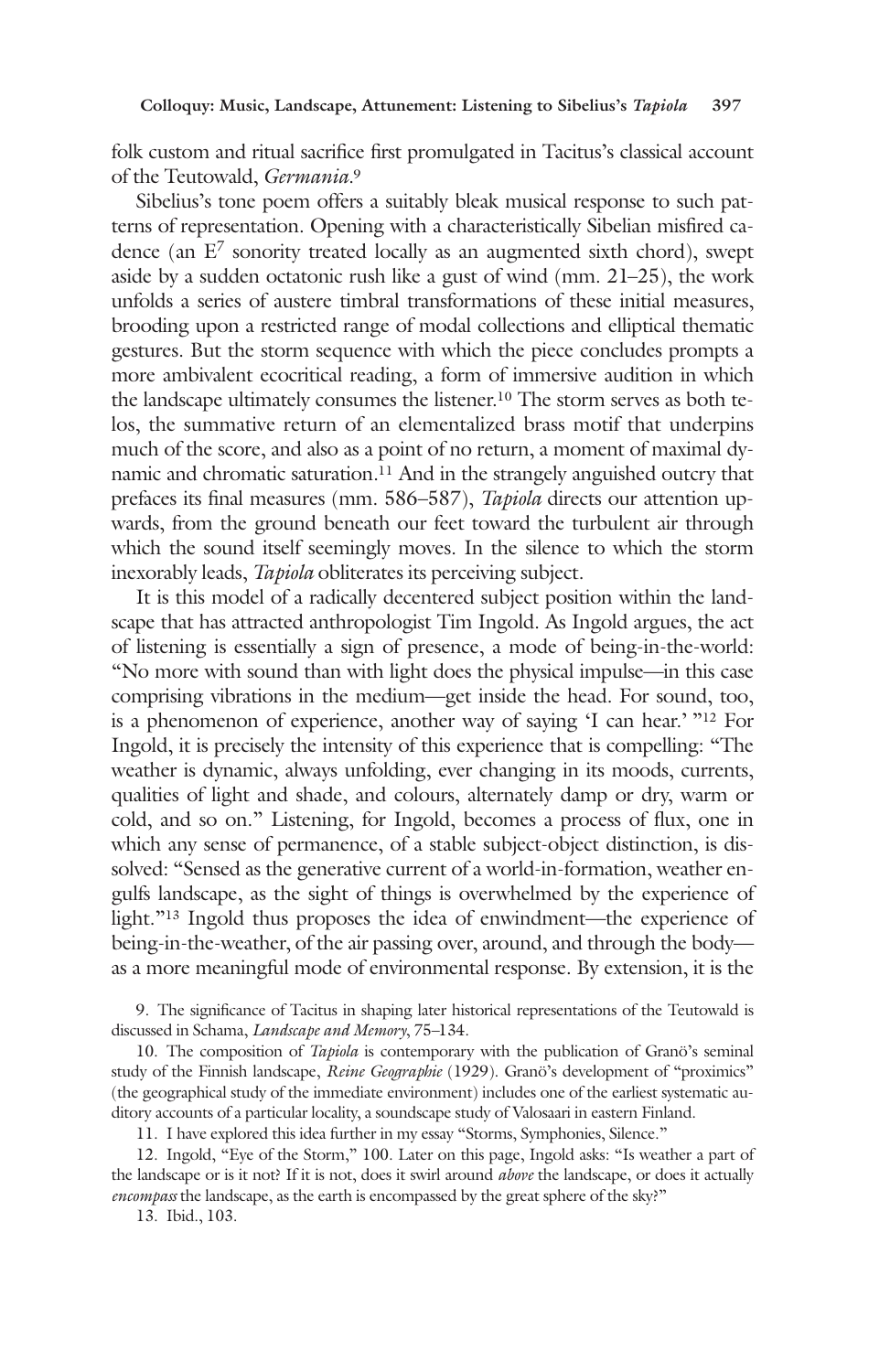notion of ensoundment, or attunement, which is a corresponding model for understanding our relationship with the auditory world around us.

It is in its particular sensitivity to this process of attunement that *Tapiola* engages our sense of being-in-place. And in its underlying sense of unease and anxiety, Sibelius's music becomes an eloquent acoustic testimony for our current environmental concerns: the human degradation of the natural world once mourned by Truchanas in Tasmania. *Tapiola* can hence be heard as a landscape of failed territorial conquest and ambition, and, more powerfully, as a landscape of abstraction: as white noise. The tone poem can productively be imagined as a Schaefferian soundscape, and its rustling, scraping, roaring, and whistling simultaneously suggests a more disturbing acoustic vision: the nowfamiliar narrative of climate change. Yet the need to maintain a skeptical, questioning mode of response remains central in any account of the work. Subscribing uncritically to Ingold's more passive model of perceptual immersion risks downplaying our individual and collective sense of agency.14 The concluding storm is not simply transformative; we actively shape the weather around us just as it buffets and ultimately erases us. The idea of nature is always, in fundamental ways, an act of representation (both political and aesthetic): it is as much an epistemology, a critical practice or way of knowing, as the origin of a particular ecology or environment. Hence, ecomusicology must constantly struggle to negotiate and maintain a fragile balance. As Sibelius's tone poem vividly reveals, attuning our ears more closely to the often dissonant, unharmonizing sounds of the acoustic environment around us is a risky process, one that renders us vulnerable and that points unerringly to our own contingency, our transient and fleeting presence in the world. Yet resisting this process, turning our "auditory gaze" inwards away from landscape in search of a deceptive autonomy of enquiry, perception, or the musical work, is a far greater irresponsibility.

14. Ingold himself recognizes the dangers of this position. In a more recent article ("Earth, Sky, Wind, and Weather," S28), he has written: "[. . .] the open world that people inhabit is not prepared for them in advance. It is continually coming into being around them. It is world, that is, of formative and transformative *processes*. If such processes are of the essence of perception, then they are also of the essence of what is perceived. To understand how people can inhabit this world means attending to the dynamic processes of world-formation in which *both* perceivers *and the phenomena they perceive* are necessarily immersed." (My emphasis in the last sentence only.)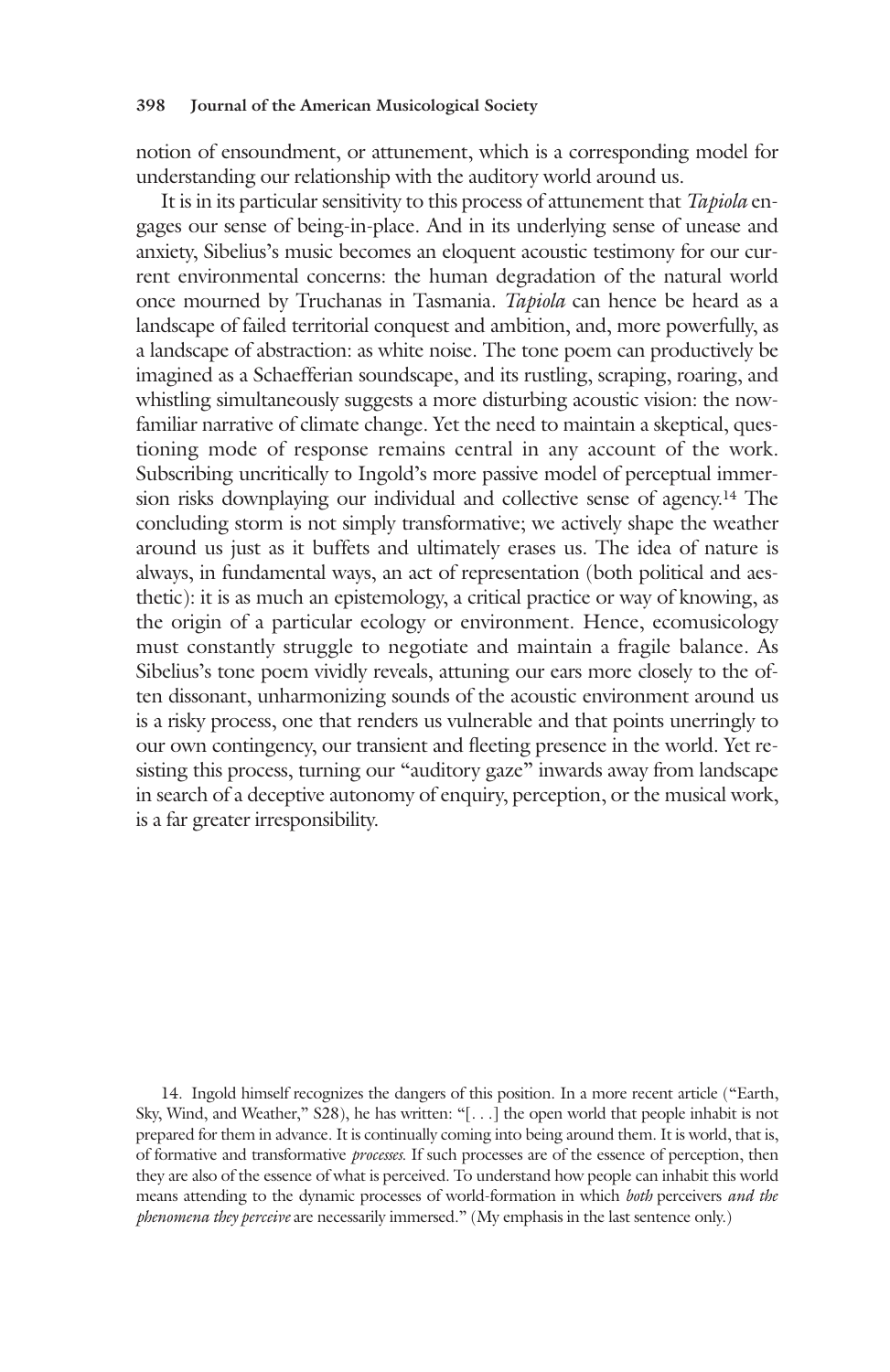## **American Women and the Nature of Identity**

## DENISE VON GLAHN

My work in what has come to be called ecomusicology, and more specifically in the intersections between nature, women, and music composition, grows out of a decades-long engagement with American nature writing and a similarly long-lived curiosity regarding one of its most persistent conceits: that the American continent with its plenitude of natural endowments has a unique ability to shape individual character and national identity. America's nature, so the story goes, dictated its destiny.<sup>1</sup> But how was nature or the nation defined, and who got to define it? This is where my current project on women, nature, and music emerges.

In the nineteenth century, the idealized American place was most often envisioned as expansive and powerful. Whether it was the Hudson River, Niagara Falls, the Great Plains, the Grand Canyon, or the Rocky Mountains, America's nature was portrayed as large and majestic, and potentially daunting; its dangers were formidable, even if they were God's handiwork. Despite clichéd references to Mother Nature and Mother Earth it was no place for a lady, or so it would seem. While the earth could be gendered female, America, the nation-place, was decidedly male. In the early years of the twentieth century Teddy Roosevelt reinforced such a reading.

The nation's meaning derived in large part from its size and variety, but no less from the physical prowess required to confront, control, and conquer its nature: enter real-life frontiersman Daniel Boone; James Fenimore Cooper's fictional hero Natty Bumppo; explorers Meriwether Lewis and William Clark; and soldier, geologist, explorer John Wesley Powell. One need only think about the real and imagined exploits of these trailblazers, or recall any of hundreds of Hudson River School paintings, or the photographic images of Ansel Adams's West, or the breathtaking vistas captured in Ken Burns's 2009 sixpart television series paean *The National Parks: America's Best Idea* to appreciate the staying power of this monumental, masculinized reading of "America the Beautiful."

Befitting, perhaps, a nation that in its early decades had little by way of high-cultural institutions or hallowed traditions to anchor its identity, the United States promoted and celebrated its natural endowments and the men who made them yield.<sup>2</sup> Writers, photographers, and artists became participants in both formal and informal campaigns promoting America's nature; in the process they encouraged settlement and secured the continent. That a

1. This theme was most eloquently articulated in Perry Miller's posthumous collection of essays, *Nature's Nation*. The *uniqueness* of the character-shaping abilities of nature in the U.S. is questionable, as any citizen of Canada, Iceland, Australia, or many other nations will attest.

2. For one of the most celebrated studies of this topic, see Novak, *Nature and Culture*.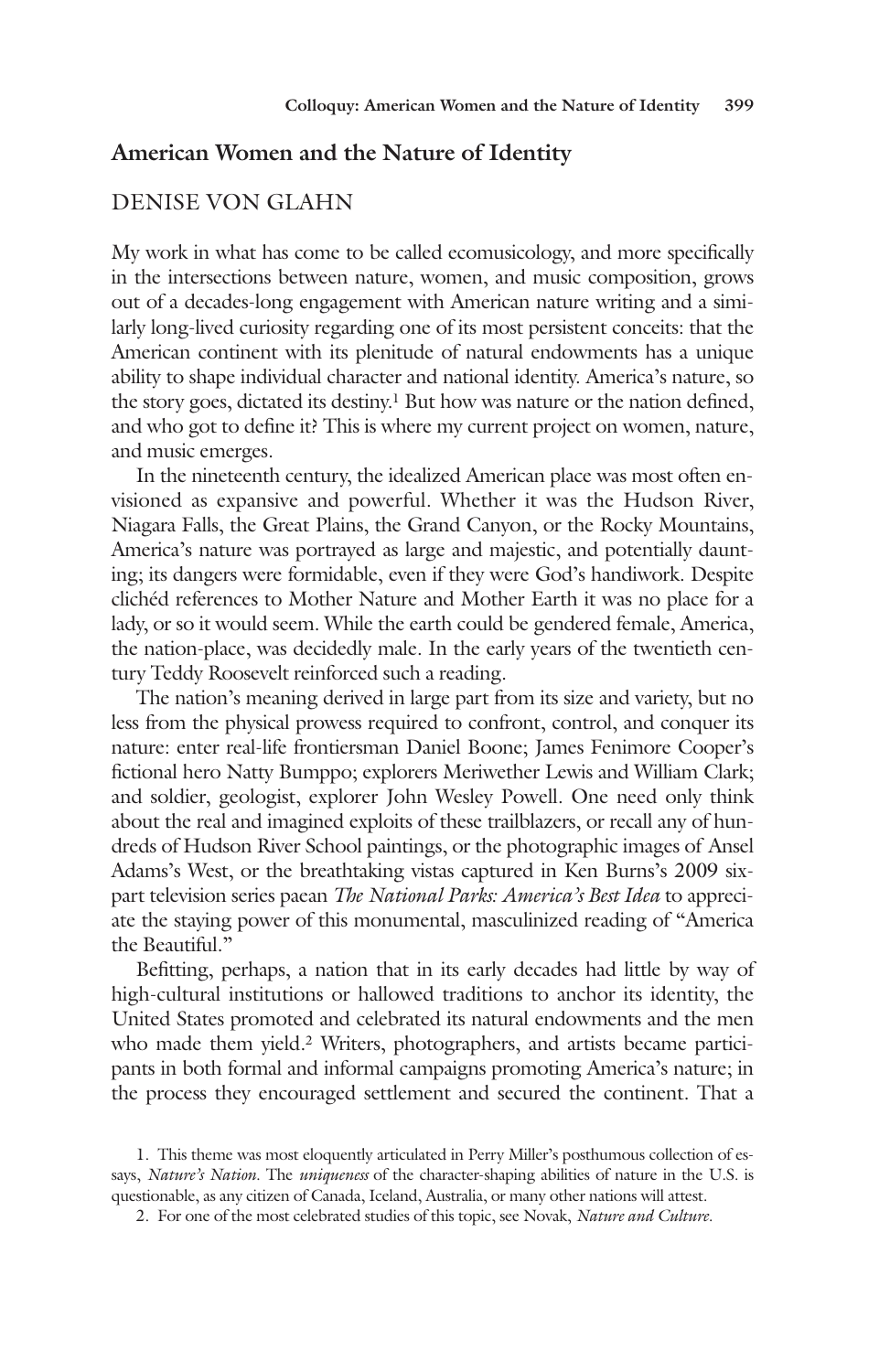number of the nation's first art-music composers created symphonic works that celebrated large, powerful, iconographic "natural wonders" confirms the ubiquity of the collective (if not always coordinated) national project that gendered the United States, via its rugged, muscular, natural phenomena and the pioneer spirit it required, male. As with all other nineteenth-century art forms, Niagara Falls was the most oft-referenced natural wonder in music: it received symphonic treatment by Anthony Philip Heinrich, William Henry Fry, and George Frederick Bristow. In the twentieth century, Ferde Grofé composed his own Niagara Falls symphonic suite in addition to suites honoring the Mississippi River and the Grand Canyon. But it was not only the nation that was made male; the spokespersons for "nature's nation" were also male, even when they had a different take on the place.

While a large number of the nation's famous chroniclers and dime-novel authors focused on the conquering spirit required to subdue nature, not all of them insisted upon this storyline. William Bartram (1739–1823), Henry David Thoreau (1817–1862), and John Muir (1838–1914) provided alternative readings. But even their accounts, which focused less on dominating and controlling nature than on *observing* it, enjoyed a privileged position by simply being written by men. Individual encounters with large iconic sites, which were regularly available to male naturalists in the nineteenth century, were rare occurrences for females, whose access to nature echoed their access to much that was outside the domestic sphere: it was severely circumscribed. When given the opportunity to write, paint, or draw about nature, nineteenthcentury women looked to what they knew—the plants, flowers, trees, and birds found close to home; they wrote of their local environs. And this was true of Amy Beach (1867–1944), the first celebrated American woman composer who regularly turned to the natural world close by her as a source of inspiration.

Deprived of access to the kinds of nature that were at the core of the dominant national narrative and lacking the status accorded their male counterparts, women found their works easily dismissed—if they were noticed in the first place. As has become clear, there were additional ramifications and they went beyond gender. Recent environment- and nature-focused scholarship has pointed to the near complete "whiteness" of nineteenth-century constructions of American nature.<sup>3</sup> Among the nation's pantheon of prominent nature writers, is there a single person of color? The writings of a number of African American women from the nineteenth and twentieth centuries, on the other hand, suggest that *observational* nature pieces—the types written by Thoreau and many white women—were mapped exclusively by neither gender nor race. It is the insistence on the unique value of the conquering narrative that

3. See Buell, *Environmental Imagination*; Outka, *Race and Nature*; and Hultkrantz, *Belief and Worship in Native North America* for three studies that discuss racialized readings of America's idealized nature.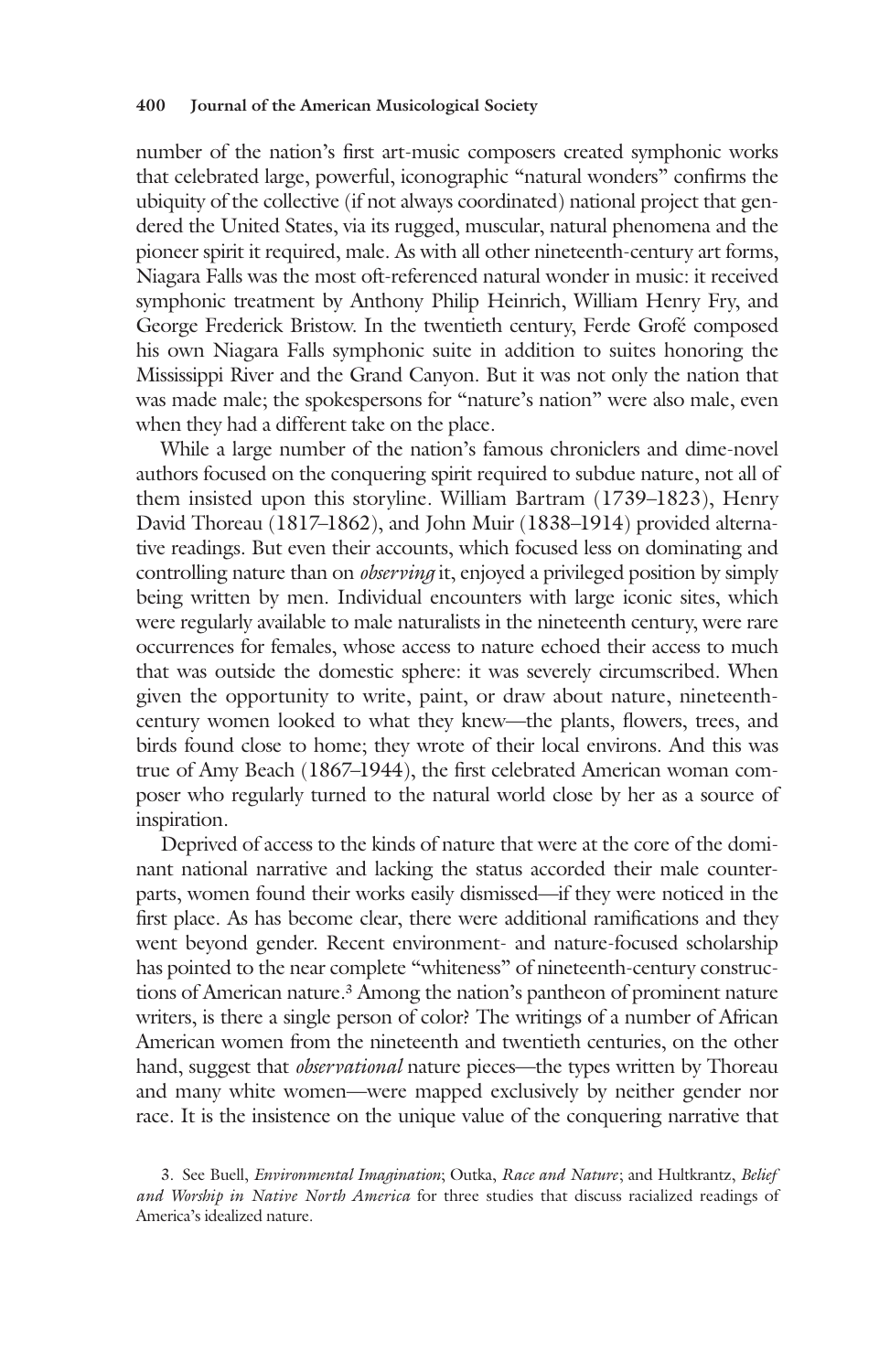makes America's nature appear white and male. Charlotte Forten Grimké (1837–1914) and Margaret Walker (1915–1998), as well as Zora Neale Hurston (1891–1960) and Lucille Clifton (b. 1936), are just a few African American women whose prose and poetry share subjects and tone with their similarly observant white sisters.

The invisibility, until very recently, of nature writings by dozens of women, and most prominently of Susan Fenimore Cooper's 1850 book *Rural Hours*, speaks to the ways that even observational narratives, which were typical of females' accounts of nature, have come down to us in a man's voice. In *Rural Hours*, Cooper records a year's worth of nature study close by her upstate New York home. Charles Darwin referred to the book in a letter he wrote to the American botanist Asa Gray in 1862.4 That Thoreau knew Cooper's book, referred to it in his journal, and perhaps even used parts of it as models for *Walden*, which was published in 1854, raises questions about the apparent silence of female nature responses in literature, and for me, in musical composition.5

In 1991, Lorraine Anderson edited a collection of women's nature writings titled *Sisters of the Earth*. The 117 authors' entries, written between 1854 and 2000, recount an assortment of experiences with nature, which grow more varied and expansive as women ventured beyond their gardens and local environs. Though highly personal and idiosyncratic, the excerpts nonetheless revealed a common belief: the writers were part of nature. Whether spoken of as kinship or attunement to nature, the hundred-plus authors noted the symbiotic relationship at work between humans and the rest of the natural world. They did not, as a group, argue for a privileged, biological closeness between women and nature, but for recognition of the intimate web to which all humanity belonged. Here was a decidedly less confrontational approach to the physical world. Anderson's book left me wondering whose place had been described in the nature-conquering narratives; how the nation had been characterized and by what authority; whose identity had been foregrounded? Would I find similar patterns in nature-inspired works composed by women? Were there such works?

I set out to answer these questions in my new book project,*"Skilful Listeners": American Women Composing Nature*. <sup>6</sup> My work presents neither

4. See Sweet, "Global Cooperstown," 550, for the passage of Darwin's letter to Gray that speaks of Cooper's book. Darwin can't help but patronize Cooper by referring to her work as "very innocent food," even though he praises her insights into weeds and the competition of indigenous and imported varieties.

5. See Branch, "Five Generations of Literary Coopers," 67–71. Cooper was a contemporary of Thoreau, living 1813–1894. Before *Walden* was published, *Rural Hours* appeared in six editions. Branch sees possible instances of Thoreau imitating Cooper in his discussions of loons and wild berries, the depth of the pond, and the breaking up of ice.

6. The phrase "Skilful Listeners" is an adaptation of the first line from an 1887 poem by John Vance Cheney, "The Skilful Listener." "Skilful" is his spelling.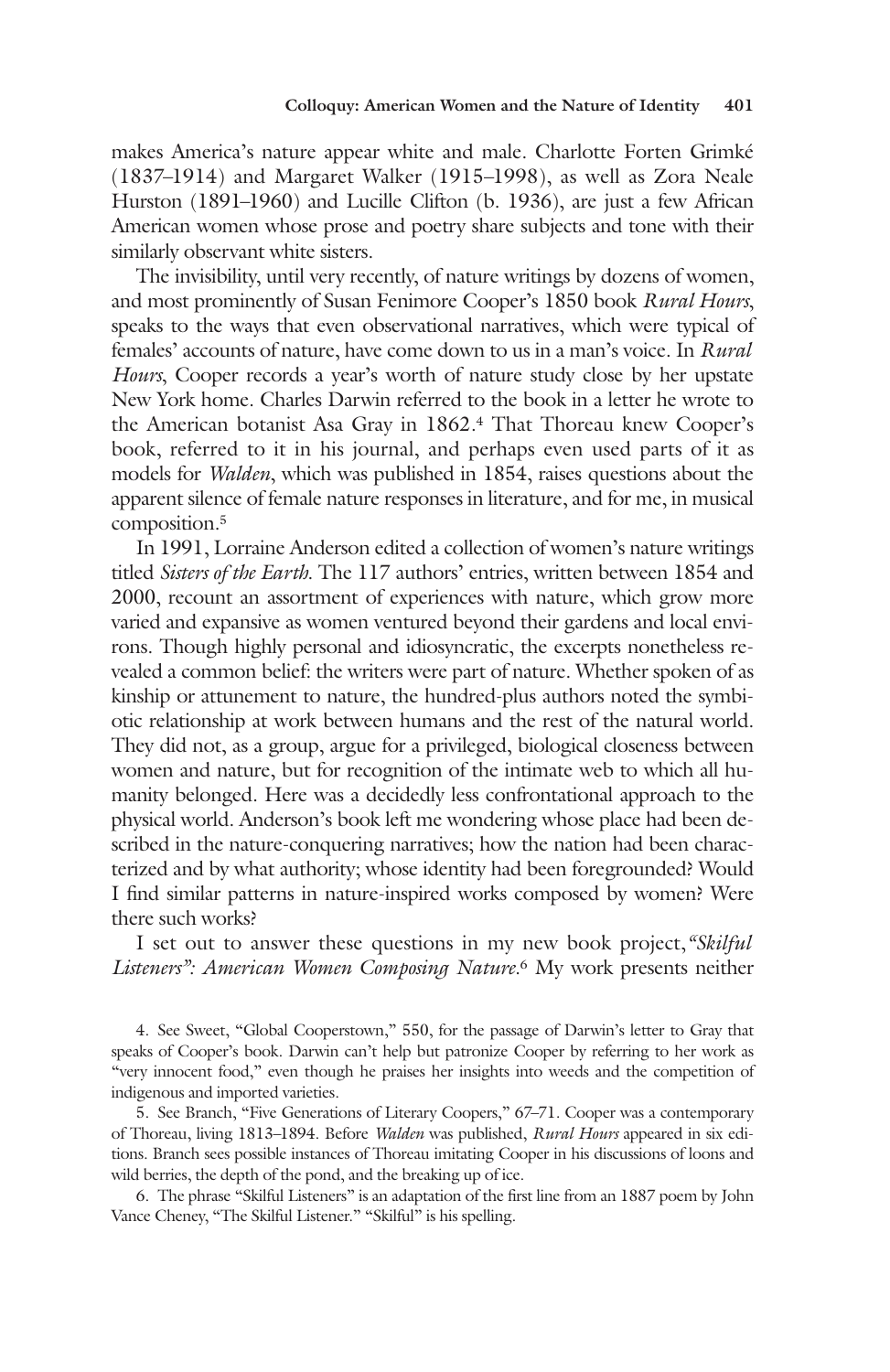an exhaustive study of the myriad reasons why women's accounts of nature remained hidden for so long, although I discuss various conditions that worked against their circulation, nor an argument that women, because of their biological ability to create life, are closer to nature and hence more credible spokespersons for the environment, which I do not believe is true. Instead, the book listens to what nine twentieth- and twenty-first-century composers, who are women, say about nature with their music. I consider twenty-five pieces written between 1921 and 2010 to learn how the composers conceptualized nature; saw themselves in relation to nature; and created music to express that relationship. Because the United States used nature in very particular ways to help create its identity, I confine my study to composers who are United States citizens, who grew up with that national narrative. I start with Amy Beach and work through nature-inspired pieces by Marion Bauer, Louise Talma, Pauline Oliveros, Joan Tower, Ellen Taaffe Zwilich, Victoria Bond, Libby Larsen, and Emily Doolittle to see what the music tells us about their responses to "nature," however they defined that term.

When Amy Beach wrote "A Hermit Thrush at Morn" in 1921, she made a detailed transcription of the bird's song as she had heard it at the MacDowell Colony and composed a character piece that sympathetically showcased the arpeggiated, flourish-filled melody. Transcribed without the benefit of any recording device, the piece is remarkable for its accuracy, as listening to the hermit thrush (recorded or live) makes clear; and Beach is proud to point out her accomplishment with a footnote prominently placed at the bottom of the first page of the score. Beach's bravura regarding her transcription skills places her among later nineteenth-century ornithologists and botanists who took enormous pride in their abilities to capture the finest details of their objects of study. Scientific exactitude was prized, and Beach understood that. In this regard, she was a woman of her post-Darwinian time.

Beach's focus on the hermit thrush, however, also tied her to the venerable tradition of romantic English and American poets and writers who praised this particular avian singer because of its exquisite musicality. Beach fit into a literary tradition that predated the more *modern* scientific mode, and she counted on the familiarity of the oft-romanticized bird when she toured on behalf of the MacDowell Colony and referred to the thrush as her personal talisman.7 At the same time, Beach cast the bird as a divine messenger, which tied her to an earlier Deist tradition that located God in nature. Her many writings that speak of nature as God-made-visible suggest her connections to that tradition and to American Transcendentalism. "A Hermit Thrush at Morn" thus reflects Beach's multivalent religious-romantic-scientific understanding of nature as the nation moved away from an identity focused upon agrarian life.

<sup>7.</sup> There were clearly many "scientific" descriptions of nature predating Darwin. I believe it is unlikely that Beach would have drawn from any of them.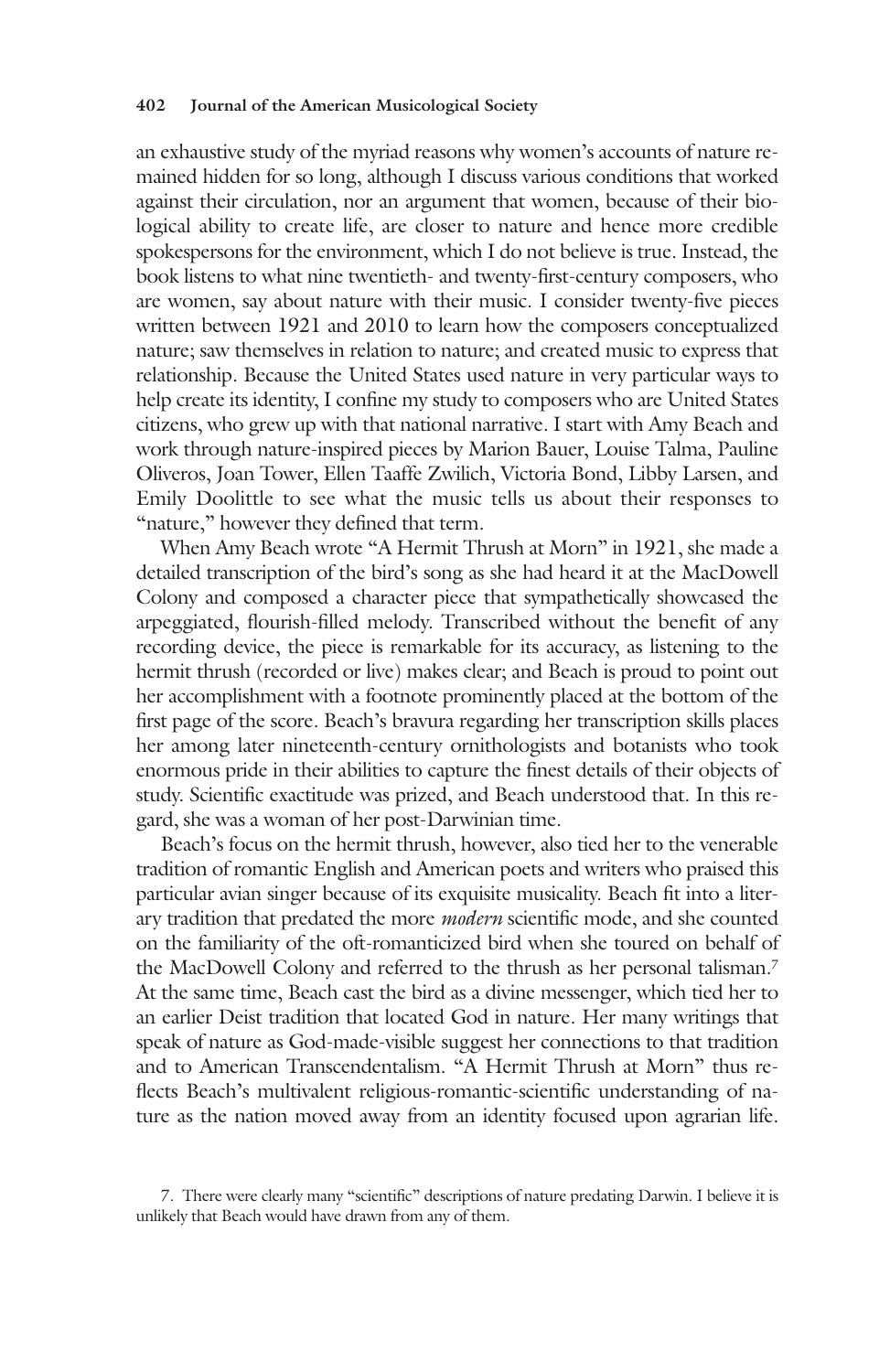That she spotlighted birds and flowers in dozens of her songs and piano works also places Beach squarely in a nineteenth-century women's nature tradition.

Of the six living composers in my study, all have continued this female tradition of training their eyes on the smaller aspects of nature; they appreciate the intimate relationships that bind humanity and the greater natural world. However, as increased educational access has given women the tools to compose in larger forms and made musical expressions about big nature possible, and as women have experienced increasingly distant and diverse natural phenomena on their own and had meaningful personal experiences with all manner of nature, mountains, big skies, and giant marine mammals have become additional sources of inspiration for women's compositions.

Starting with the generation of composers born in the 1930s—Oliveros, Tower, Zwilich—and then continuing with Bond, Larsen, and Doolittle, one witnesses the effects of the gradual removal of experiential limits for women. Oliveros creates music from deep within a cistern thousands of miles away from her New York home; Tower contemplates a big sky while riding horseback in Bolivia, where she lived as a child; Zwilich recognizes the life-saving potential of specimens found within a nationally famous botanical garden and argues for their survival; Bond commandeers the title of Aldo Leopold's epiphanic essay to compose her own "Thinking Like a Mountain"; Larsen pilots her sailboat and knows firsthand the feel of the wind and rough seas; and Doolittle listens to whale sounds and responds with a composition that blurs the boundaries of what is human and what is not.

As Beach's piece reflected her time- and place-specific understanding of nature, so too do two dozen pieces by the other eight composers express personal and societal values regarding relationships between humans and nonhuman others. With works for virtuosic small chamber ensembles and large orchestras, electronically manipulated sounds and groups of listening amateurs, found instruments, traditional instruments and choral groups, and using texts by the famous and less so, these "Skilful Listeners" reveal much about our myriad relationships with intersecting musical, social, and political environments. Ecomusicology offers no comforting retreat for the tree-hugging "green"; it is not the domain of some latter-day "California Dreamers."<sup>8</sup> Instead, I bring musicology into conversation with ecofeminism, feminist theology, and identity, environmental, and race studies. Ecomusicology explores relationships to the natural world and questions how those relationships imprint themselves on music and scholarship; who gets to articulate the relationships; and, in my particular study, how select composers understand the essential dynamic between humanity and the rest of nature.

<sup>8. &</sup>quot;California Dreamin' " is the name of the 1965 hit made famous by the pop-rock group The Mamas and the Papas. California became synonymous with the idea of escape in the mid-1960s and especially after the "Human Be-In" at Golden Gate Park in San Francisco in January 1967.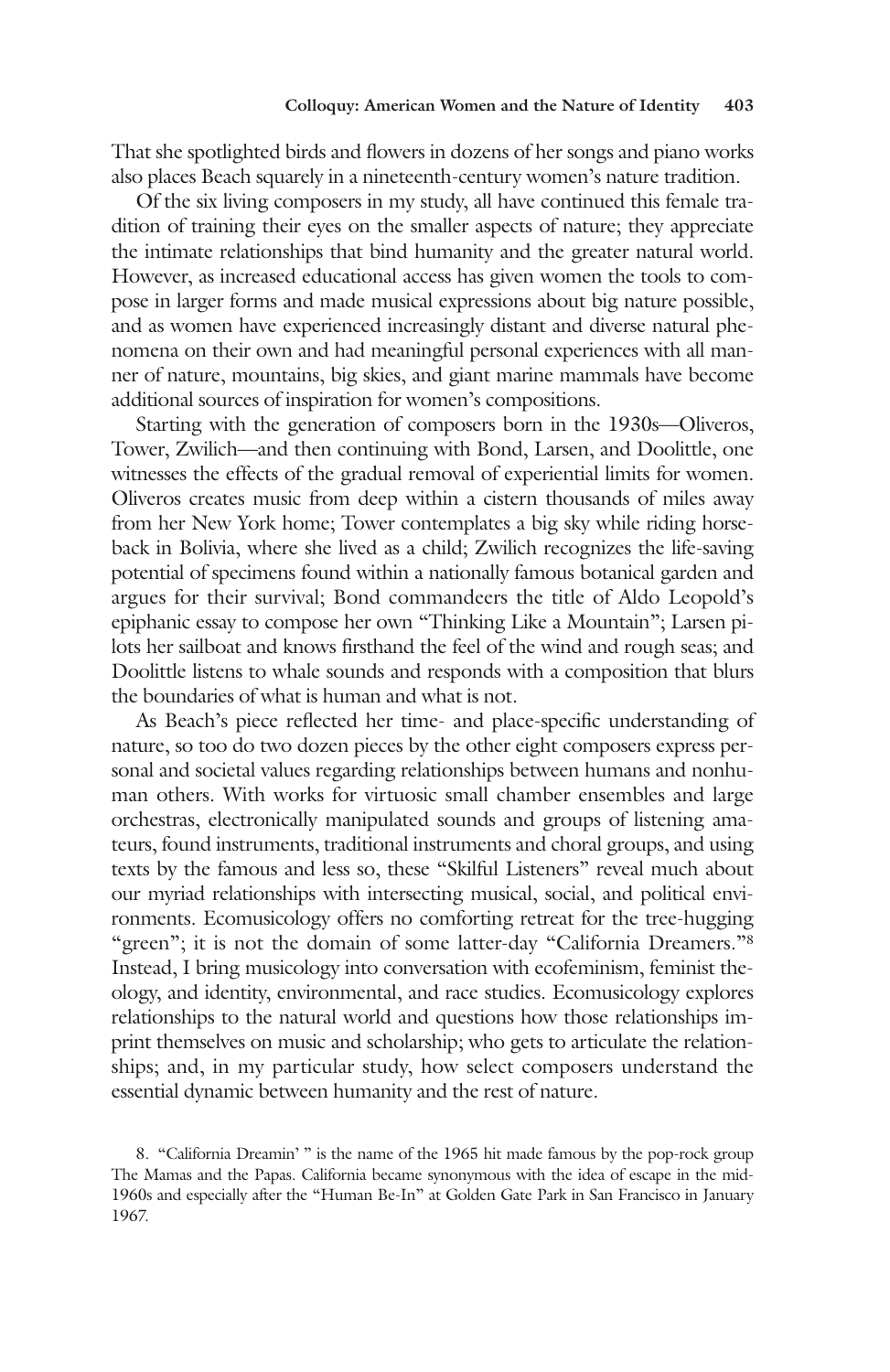#### **Musical Ecologies of Place and Placelessness**

## HOLLY WATKINS

Robert Schumann's celebrated review of Schubert's Symphony in C contains a remarkable tribute to music in place. Written in 1840, the review recounts Schumann's discovery of the symphony at the home of Schubert's brother, whom he visited during a six-month stay in Vienna. Though Schumann chided the Viennese public for allowing such works to fall into obscurity, he admitted that the city offers especially "fertile terrain" for a composer's imagination. About to describe the symphony's "wealth of ideas," Schumann instead lists off the Austrian capital's distinctive sights: "Vienna, with its Cathedral of St. Stephen, its lovely women, its public pageantry, its Danube that decks it with countless silvery ribbons," and so on. Musical ideas, in other words, immediately call to mind more expansive vistas. "On hearing Schubert's symphony and its bright, flowery, romantic life," Schumann proclaimed, "the city crystallizes before me, and I realize why such works could be born in these very surroundings."<sup>1</sup> The review suggests that knowing something about music's place of origin—or better, actually visiting that place—enhances musical understanding. The understanding that results is, in a word, ecological.

The typically Schumannian notion of a synergy between landscapes earthly and musical resonates with current research on music and place. Over the last twenty years, scholars have explored how music both shapes and is shaped by local environments, a preoccupation that has spread from ethnomusicology and popular-music studies to musicology and the emerging field of sound studies. Murray Forman describes this "new paradigm" as one that "seeks to explain social and cultural phenomena in relation to various human, institutional, and natural geographies."2 This paradigm informs studies ranging from Forman's investigation of locality in rap and hip-hop, analyses of music in diasporic and migrant communities, and surveys of local music scenes, to reconstructions of the metropolitan contexts of nineteenth-century opera, inquiries into the portrayal of landscape in American art music, and my own consideration of urban space and the music of Schoenberg.3 By contrast, Celia Applegate has noted the dearth of place-related studies of the Austro-German canon—a situation traceable to the music's reputation for autonomy—but she also demonstrates that this repertory offers plenty of "fertile terrain" for research.4

- 1. Schumann, *On Music and Musicians*, 109–10.
- 2. Forman, *The 'Hood Comes First*, 2.

3. In addition to Forman's *The 'Hood Comes First*, see, for example, Biddle and Knights, *Music, National Identity and the Politics of Location*; Whiteley, Bennett, and Hawkins, *Music, Space and Place*; Connell and Gibson, *Sound Tracks*; Bennett, *Popular Music and Youth Culture*; Bennett and Peterson, *Music Scenes*; Gerhard, *Urbanization of Opera*; Von Glahn, *Sounds of Place*; Levy, *Frontier Figures*; and Watkins, "Schoenberg's Interior Designs."

4. Applegate, "Music in Place."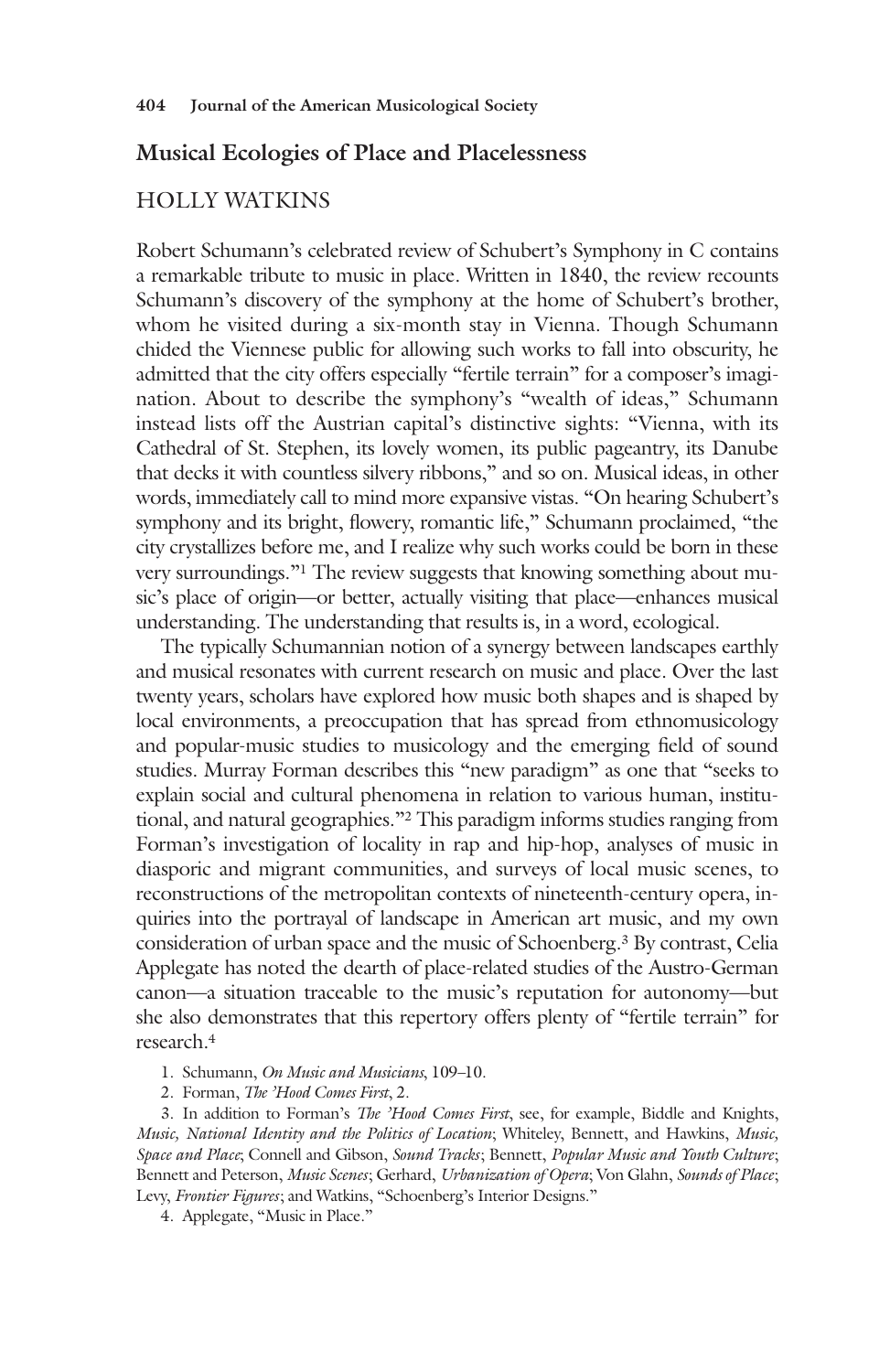This essay situates the growing body of research on music and place under the rubric of musical ecology, a term that encourages exploration of music's many modes of being in place as well as how music constitutes a virtual environment related in subtle or overt ways to actual environments.5 Examples of the latter include music that patently engages in the imagination of place. From the musical nationalisms of the late nineteenth century to contemporary popular music, from Bedřich Smetana's *Ma Vlast* (*My Country*) to John Denver's "Take Me Home, Country Roads," composers and performing artists have forged "narratives of locality" using manifold poetic and musical means.6 The repertoire of European and American art music is replete with devices of pastoral signification as well as borrowings or imitations of folk music, which metonymically allude to specific places by transposing the sonic traces of people who live (or lived) there into musical works. Andy Bennett's observations regarding the fictional dimension of discourses about locality apply equally well to music that refers directly or indirectly to places: such music fictionalizes those places to create many-layered musical environments.7 As ecocritics and scholars of musical exoticism are keenly aware, musical fictionalizations of place encode historically shifting attitudes about humanity, nature, and their interaction—attitudes that demand and deserve careful study.

Music of all sorts takes place in place, so to speak, and it also takes part in place. But music also *is* a place of sorts, replete with its own metaphorical locations, types of motion, departures, arrivals, and returns. In a study of Norwegian composer Edvard Grieg, Daniel Grimley observes that music is "a more broadly environmental discourse" because it creates "the sense of being within a particular time and space."<sup>8</sup> Grimley's comments converge with work on the ecology of perception, a field that, as Eric Clarke explains, interprets sounds (including musical sounds) in terms of "the relationship between a perceiver and its environment."9 From the standpoint of perceptual ecology, argues Clarke, "musical sounds may specify the objects and events of a *virtual* environment" different from but not alien to the realm of the "everyday."10 In contrast to cognitivist descriptions of listening, perceptual ecology does not impose any strict distinctions between sound, musical material, and meaning—each is experienced as "immediately" as the next. Part of what

5. To my mind, the phrase "musical ecology" conveys a holism similar to that implied by "acoustic ecology," a degree of breadth not immediately evident in the disciplinary moniker "ecomusicology."

6. I borrow "narratives of locality" from Bennett, who applies it not to musical works but to young people's narrativization of place, in which music often plays a role; *Popular Music and Youth Culture*, 66.

7. Ibid., 63.

8. Grimley, *Grieg: Music, Landscape and Norwegian Identity*, 57.

9. Clarke, *Ways of Listening*, 5.

10. Ibid., 69. The vocabulary of virtuality overlaps with semiotic studies that frame musical experience as an encounter with virtual agents. See, for example, Hatten, "Musical Agency as Implied by Gesture and Emotion."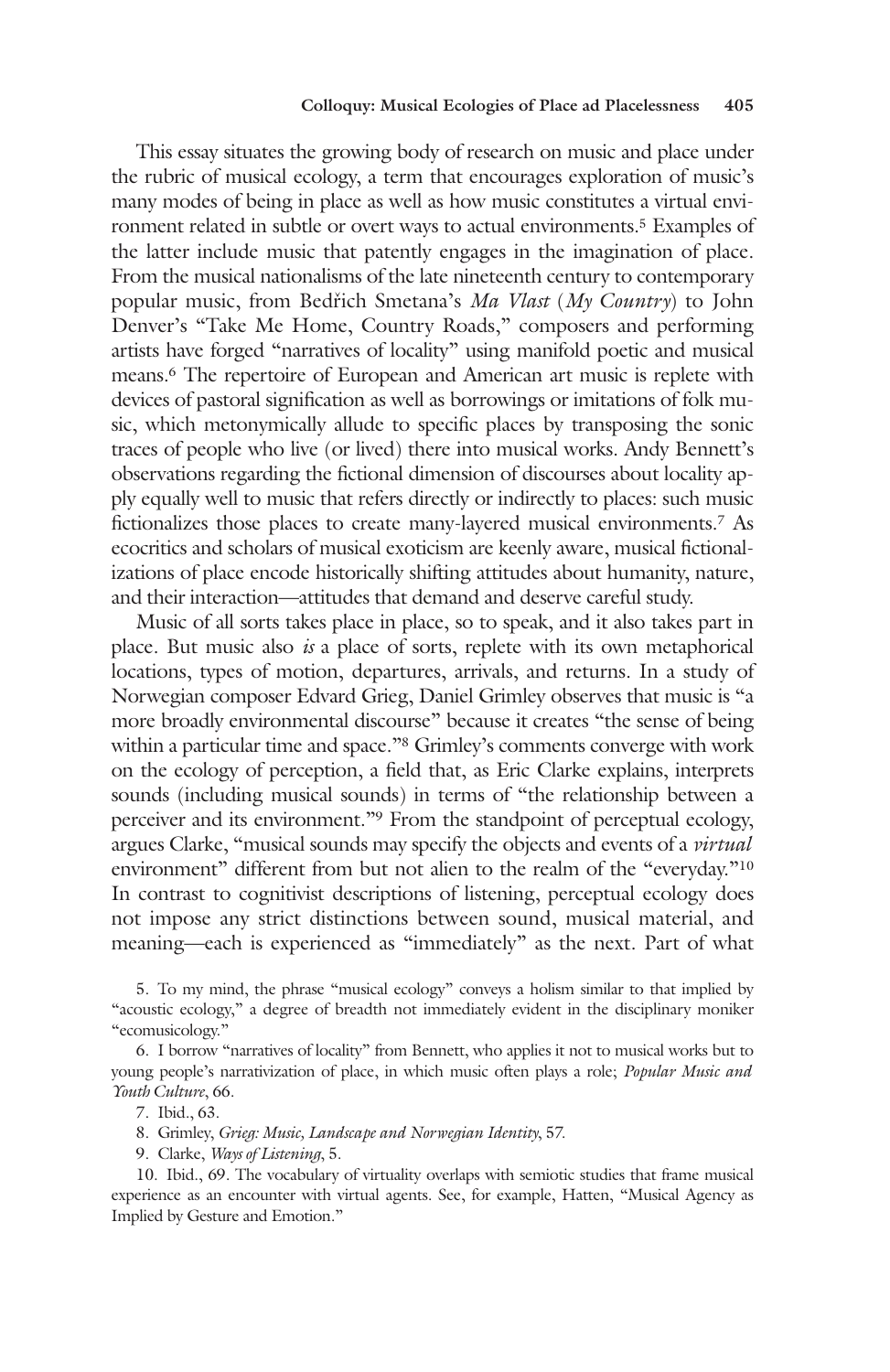makes perceptual ecology so attractive is that it dramatically expands the range of experiences thought to play a role in the perception and interpretation of music. For example, the motion of objects in my everyday perceptual field (people on a crowded sidewalk, passing cars, swaying branches, leaves in the wind), along with the various kinds of motion I have experienced (walking, dancing, driving, swimming, airplane takeoffs, riding a roller coaster or Ferris wheel), may feed into my physiological and interpretive responses to musical motion. This perspective differs from a semiotic one in that the perceptual contexts which contribute to the meaning of musical sounds are not necessarily the subjects of explicit reference. That is, someone listening to the cascading violin figures which enter a few minutes into the overture of Wagner's *Tannhäuser* need not hear the figures as "representing" a body alternately rising and falling in the air for some such perceptual analogy to inform musical hearing. These analogies correspond to a field of possible associations rather than a compendium of referents.

This field of associations is not simply physiological but cultural and historical. Take any rapid, polyphonic piece of music—say, the finale of Haydn's Symphony No. 103. The range of possible analogues to "a bunch of things moving really fast" (to put it crudely) would have been quite different for someone in 1795 compared to someone today. In 1795, the most readily available analogues to turbulent motion were found in nature and human activities like dancing or warfare. W. H. Wackenroder's famous paean to instrumental music, for instance, describes a symphonic subject plunging into "foaming flood-tides" and "wilder labyrinths," after which the "armies of misfortune" arrive "like a cloudburst" and pile upon each other "like a mountain range," inspiring "whirlwinds of despair."<sup>11</sup> While listeners today may have recourse to similar perceptual analogies, they are probably at least as likely to draw on accumulated encounters with mechanized motion. The same is true of composers: by the early twentieth century, a whole new realm of kinetic phenomena had become available for musical virtualization. Examples range from the obvious (such as Honegger's *Pacific 231* or Prokofiev's ballet *Le pas d'acier* [*The Steel Step*]) to the oblique—think of the music that accompanies the arrival of Air Force One in John Adams's *Nixon in China*. Not only has the rhythmic profile of contemporary music changed along with the sonic environment at large, but the regions of experience available for listeners' (mostly unconscious) analogical perceptions of music have multiplied as well. Construing music as a virtual environment allows these developments, however difficult they may be to quantify, to assume a more central place in historical research.

Theories of musical space, like theories of musical motion, would benefit from a similar broadening of scope. In his essay "Music and the Soundscape," composer R. Murray Schafer proposes that "classical music of Europe during

<sup>11.</sup> Wackenroder, "Characteristic Inner Nature of the Musical Art," 193.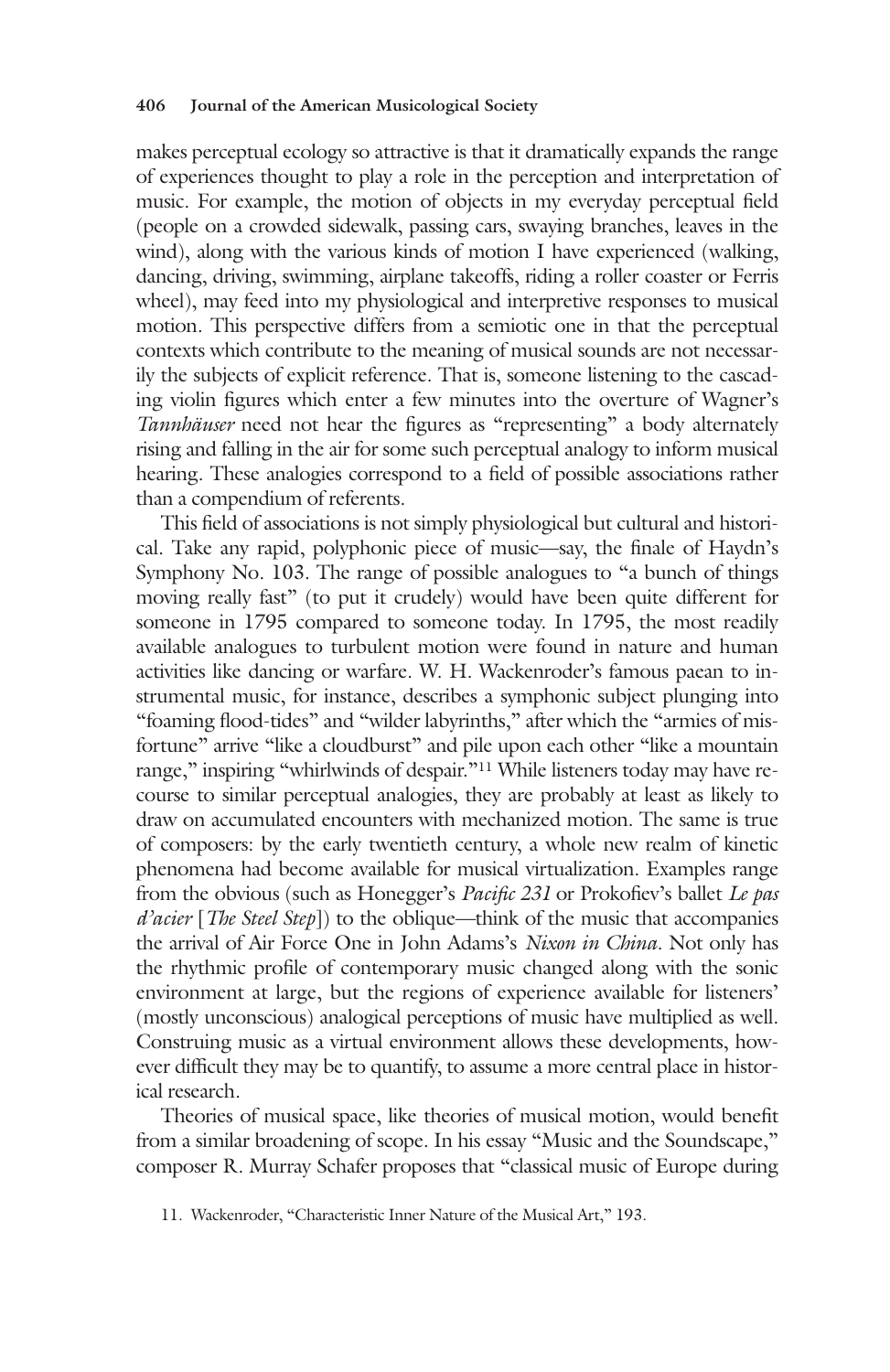the era of colonial expansion was a music of departures and conquests, exciting openings and exultant conclusions."12 Such impressions are poorly accommodated by the mathematical models of musical space currently popular among music theorists. The ecological alternative would be to cast the "space" of the symphony, with its multiple harmonic regions and paths joining them, as a virtual environment that grapples with "real" space, even if in an idealized or fictional manner (after all, what colonial conquest resolved its inherent tensions as definitively as the first movement of Beethoven's *Eroica* resolves its famous C#?). Rethinking musical space as a virtualization of social and natural spaces—the two are always connected—helps to further understanding of music's richly textured social and ideological fabric. My study of Schoenberg, for example, explores correspondences between the composer's handling of musical space (in both the "depthless" atonal pieces and the "multidimensional" twelve-tone works) and strategies for coping with increasingly chaotic urban environments, as evinced by early twentieth-century psychology and architecture.13

Treating music as a virtual environment has the potential to inform ecomusicological studies of how music negotiates the conceptual and material nexus where nature and culture meet. In an article on American composer Stephen Albert's *Symphony: RiverRun*, I argue that the symphony both simulates a natural environment through mimetic and associative techniques and points beyond itself toward "real" nature, whose conceptualization is nonetheless culturally constrained.14 But what happens when we take into account the environment of which the symphony aspires to be part? Concerts of Western art music generally strive to create a hermetically sealed environment for music, one which compels (but never fully achieves) the complete suppression of "normal" environmental sound. Works on the program require a buffer zone of silence to mark them as "other" to everyday sounds. Yet, long before John Cage urged us to listen to silence (or, rather, the absence of music) musically, composers have tried to efface that buffer zone through, among other things, the manipulation of dynamics. In an attempt to suppress its artificial origins, the prelude to Wagner's *Das Rheingold* begins with almost inaudible tones deep in the basses and bassoons which, together, create the interval of a fifth. Like the springs that feed the Rhine, the music seems to emerge from underground, slowly building in volume and texture to mimic the burgeoning waters of the river. Wagner's prelude, seamlessly integrated into the silence that precedes it and obsessed with the "natural" intervals of the E-flat-major triad, seeks to render its own social environment—even the entire ritual of attending the *Ring*—as natural. By the end of *Götterdämmerung*, however, the illusion of naturalness can no longer be sustained: the opera closes not with a gradual

- 12. Schafer, "Music and the Soundscape," 59.
- 13. See Watkins, "Schoenberg's Interior Designs."
- 14. Watkins, "The Pastoral After Environmentalism."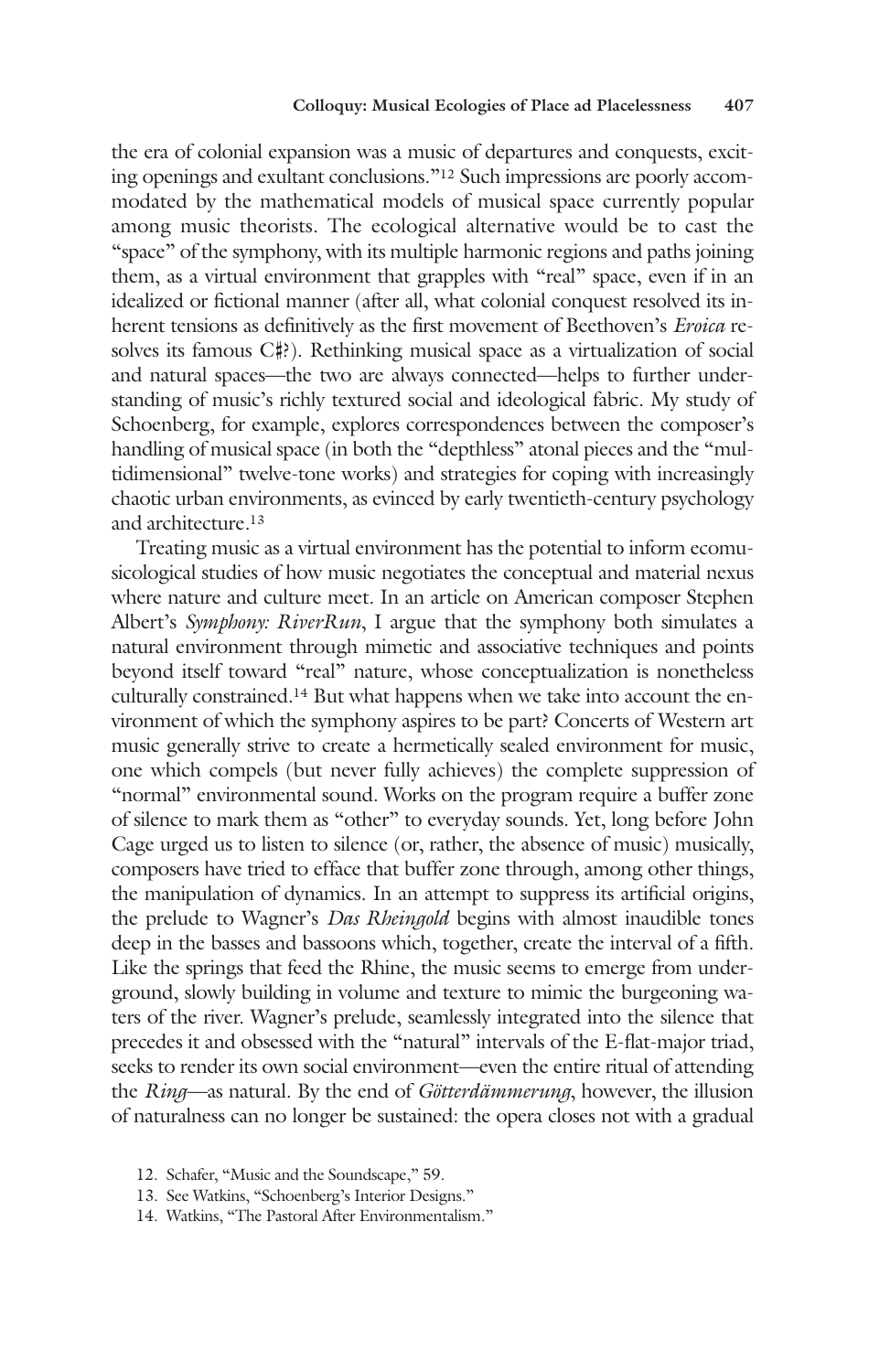return to silence but with a conventional sustained chord, as if the meddling of human (and, in the *Ring*'s case, nonhuman) hands in nature can never be undone, no matter how much fire or water is summoned to the scene.

Studying the mutual inflections of music and place is assuredly salutary as a means of combating both the abstraction endemic to the idea of musical autonomy and accounts of musical meaning that posit a single trajectory leading from work to listener. But Wagner's fictionalization of events on the banks of the Rhine brings me to a final point, which, begging the reader's indulgence, might be stated as follows: whose Rhine is it anyway? Wagner's? The nineteenth century's? Each and every listener's, mediated by the imaginative resources of his or her time? Not even Wagner could ensure a singular answer to the question of how music relates to place—witness his failure to restrict performances of *Parsifal* to Bayreuth. By extension, researchers interested in musical ecology should take care to acknowledge the dialectics of place and placelessness evident in most musical phenomena today. From the earliest notated chants to wandering minstrels to mp3 files, music has been caught in a continuous cycle of displacement and re-placement for as long as its history can be reconstructed. Music may even work to transform concrete places into more abstract spaces.15 For example, the use of the same music in the same stores in malls all over the country creates a homogenized consumer space that is largely indifferent to the dynamics of any specific locale. "Music-asenvironment," remarks composer Hildegard Westerkamp, "determines the tone of commodity exchange."16 Less ominously, globally distributed music affords some of its listeners a sense of liberation in comparison to the local traditions in which they are embedded.<sup>17</sup>

While music emplaces us through its sheer physical impact on our bodies, it also transports us into alternative realities, into virtual environments of its and our own synergistic making. Schumann's review of the Symphony in C claimed that Schubert's piece lures listeners "into regions which, to our best recollection, we had never before explored."18 The "regions" in question are regions of the imagination, and they may be only loosely tethered to the environment in which the music originated—it would be dogmatic, *pace* Schumann, to insist that the proper understanding of Viennese music requires a visit to Vienna. Music by Viennese composers carries the trace of that locale but also sends listeners on imaginative journeys of their own. Place nurtures music, and music nurtures place, but music just as easily flees the roost, consigning its place of origin to a distant memory. The mobility of music should not discourage place-oriented research, but it does serve as a reminder that, in two perhaps not unrelated senses, music is forever moving in place.

18. Schumann, *On Music and Musicians*, 110.

<sup>15.</sup> On the range of distinctions critics have made between place and space, see Forman, *'Hood Comes First*, 25–31; and Agnew, "Space: Place."

<sup>16.</sup> Westerkamp, "Speaking from Inside the Soundscape," 147.

<sup>17.</sup> On this point, see Bennett, *Popular Music and Youth Culture*, 56.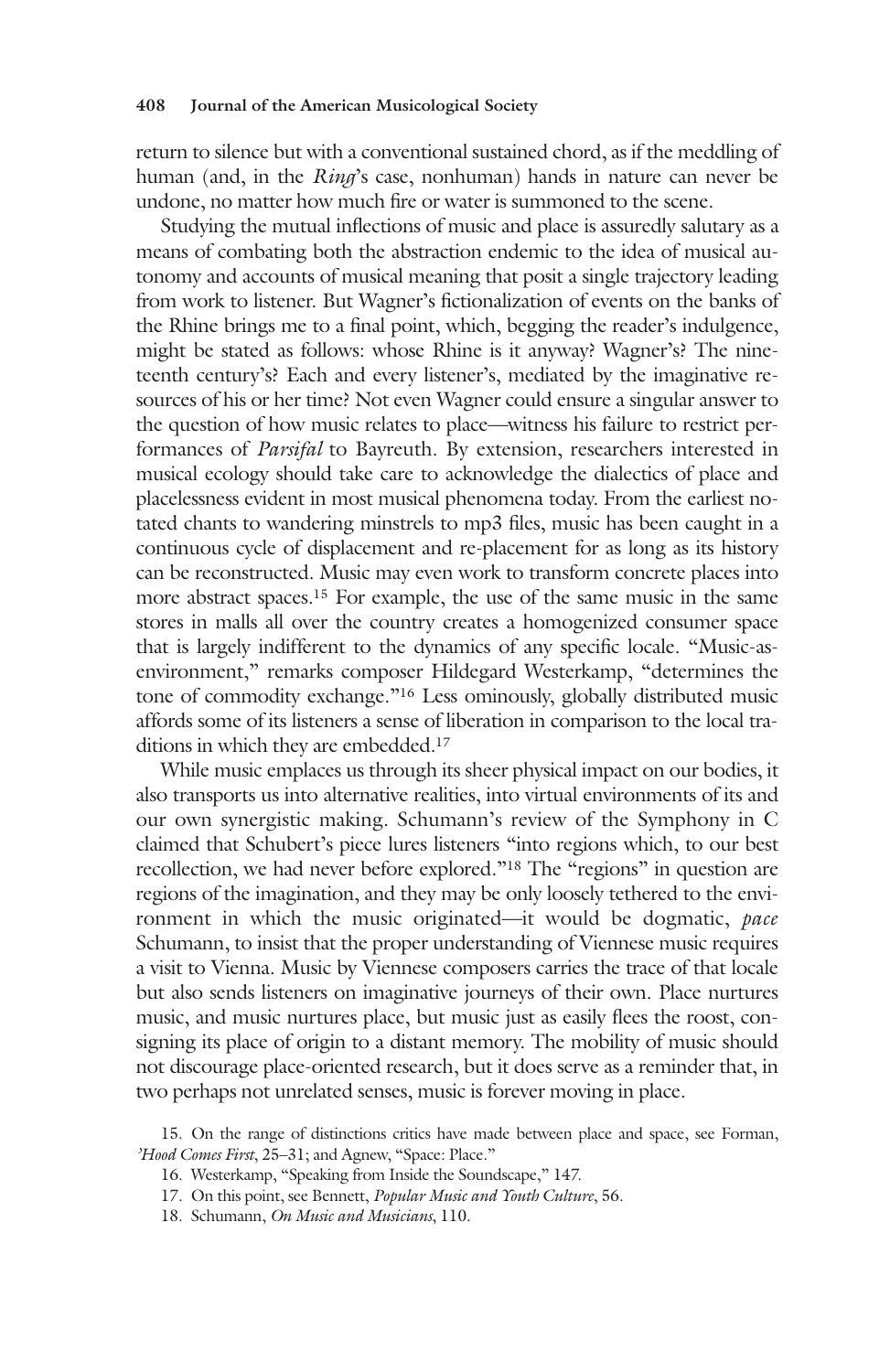## **Ecomusicology between Apocalypse and Nostalgia**

## ALEXANDER REHDING

In the early 1990s, an age that was as conscious about the environment as it was thrilled about the coming millennium, a literature professor of mine pronounced that twenty-first-century literature was going to be about the environment, in the same way as twentieth-century literature had been "about" psychoanalysis. At the time this seemed like a wildly unlikely assertion, even from a professor who was not known for letting subtlety get in the way of a snappy pronouncement. But looking at the direction in which more recent literary and cultural developments are pointing, perhaps his comment was not so far off the mark.

Ecologically oriented literature occupies an ever-increasing sector of mainstream literary production. Award-winning authors such as Margaret Atwood and Ian McEwan have turned toward environmental disasters in their recent novels; Barbara Kingsolver's writings, in a less alarmist mode, have long displayed a particular concern for ecology, community, and landscape. Among this literature, however, it is particularly eco-thrillers, widely hailed as the next generation of science-fiction stories, that have managed to capture the general public's imagination.<sup>1</sup> Some publications, such as Frank Schätzing's pageturner *Der Schwarm* (*The Swarm*, 2004), have managed to top the international bestsellers lists for months. To be sure, we are still waiting for the ecological Proust or James Joyce, but the twenty-first century is still in its early stages.

Hollywood has been quick to jump on the bandwagon as well, with "The Day After Tomorrow" (2004), "Wall-E" (2008), "Avatar" (2010), and notably Al Gore's Oscar-winning documentary "An Inconvenient Truth" (2006). This active literary and cinematic production is paralleled by a vibrant movement in literary ecocriticism, which supports the undertaking with a critical discourse and furnishes a language within which to couch the critical terms of the debate. Renewed topicality can even be discovered in the old masters: in the context of ecocriticism, the curious episode on land reclamation from Goethe's *Faust II* emerges as a harbinger of looming ecological disaster. How can such critical insights be transferred to the musical sphere? Better yet, how can tools be forged that serve the specific needs of music?

What is common to the current interest in ecological topics is a pronounced sense of acute crisis—whether expressed in the earnest urgency of Gore's political mission or in the more sensationalist thrills of spectacular Hollywood special effects. This apocalyptic strain is far from being the only one in the environmental imagination; a second prominent strand—to which

1. For a critical appraisal of eco-thrillers, see, for instance, McKie, "Read All about the End of the World."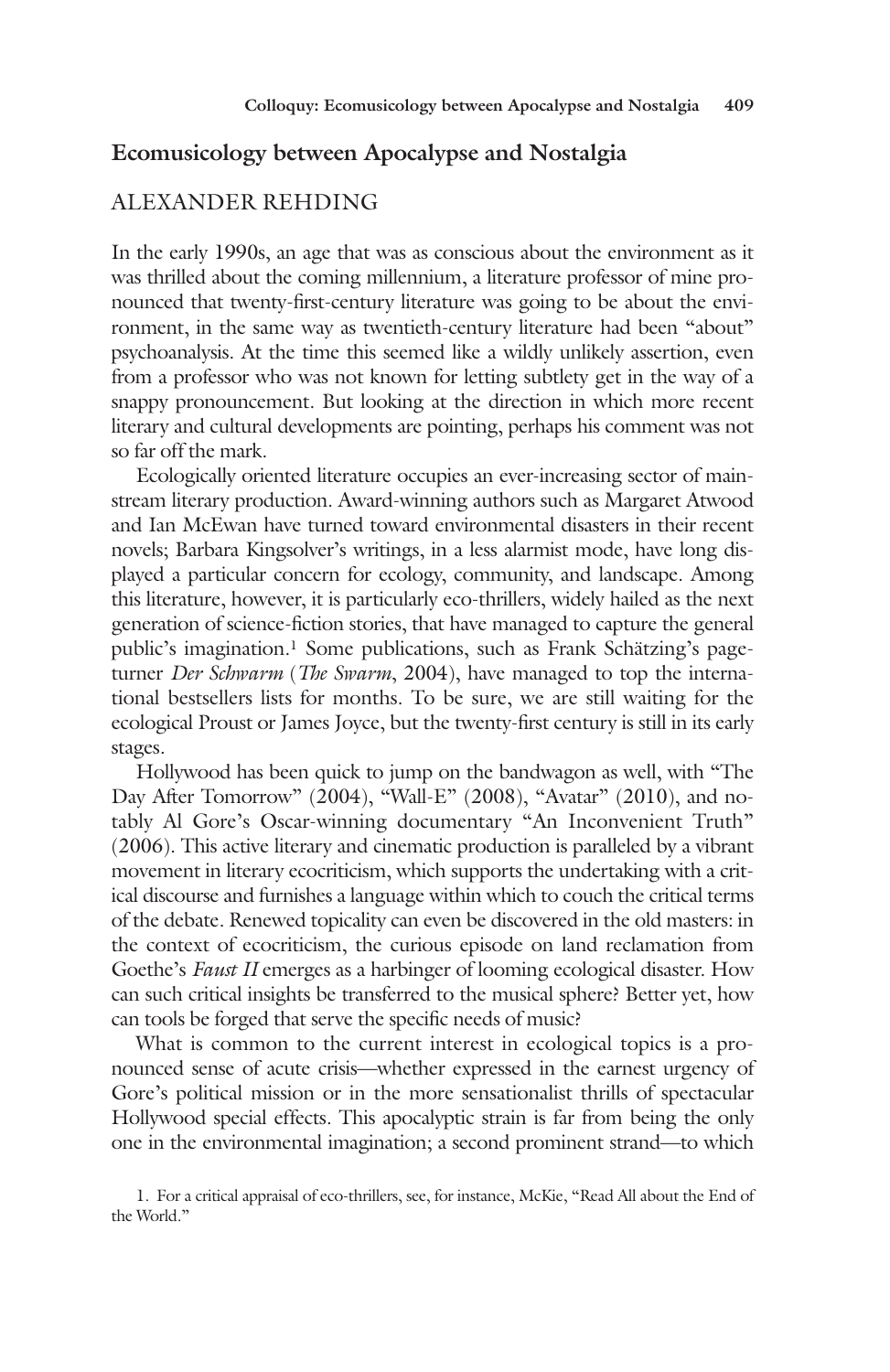we will return later—takes a more romantic line, which operates with what can broadly be understood as invocations of a sense of nostalgia. Nonetheless, commentators have given clear preference to the apocalyptic mode, hailing it as the "master metaphor" of the environmental imagination.2 This orientation toward crisis makes sense, as it endows the literary products with political relevance, powerful realism, and—in a very literal sense—sublime terror. The earth needs to be saved, *right now*.

The critical issue that ecomusicology will have to wrestle with is how to implement this sense of crisis, or—if there is no adequate equivalent—what can replace it. Will this be stagings of Antoine Brumel's Missa *Et ecce terrae moto*, Wagner's *Der Ring des Nibelungen*, Britten's *Noye's Fludd*, or perhaps Andriessen's *Writing to Vermeer*? It appears that the narrative arts have an obvious advantage over music in this regard. As so often, the complexities of the materiality and the modes of representation of music make it difficult to adapt the same sense of crisis to the musical sphere.

But despite these challenges, ecomusicology may represent a genuine departure from general musicological practice: while themes and methodologies are still in flux, the field derives much of its relevance and topicality from a sense of urgency and from an inherent bent toward awareness-raising, praxis (in the Marxian sense), and activism. These political aspects, to be sure, are not always followed up in practice, but they are distinguishing marks in a discipline that is often reluctant to make political commitments.3 The task of the immediate future is for ecomusicology not only to hone its guiding questions, but also to work out its political leanings and define the nature of the tasks that it hopes to pursue.

In musicology, one major impulse for ecological questions has been broadly channeled via the idea of nature in the context of musical culture.<sup>4</sup> These studies have been primarily interested in the use of conceptions of nature as an epistemological or musical wellspring. The Marxist literary critic Raymond Williams reminds us of the multivalence of "nature," a term that he famously called "perhaps the most complex word in the language."<sup>5</sup> Following Williams, nature can relate to (1) the essential quality of something, (2) the inherent force that directs either the world or humans, and (3) the material world itself (including or excluding human beings). The various deconstructive movements of the 1990s have particularly latched on the interaction between these various functional definitions of nature (or rather, "nature") and shown exhaustively how concepts of nature have been employed to exer-

2. Buell, *Environmental Imagination*, 285.

3. Ecocriticism is sometimes compared to Marxism and feminism, in that both describe fields of inquiry that go beyond the usual academic boundaries and encourage a political commitment. See Garrard, *Ecocriticism*, 3–15 and 23–30; and Glotfelty, "Introduction," xviii–xxiv.

4. I am thinking here, for instance, of de la Motte-Haber, *Musik und Natur*; Schleuning, *Die Sprache der Natur*; and Schmenner, *Die Pastorale*. I reviewed these books in "Eco-musicology."

5. Williams, *Keywords*, 219.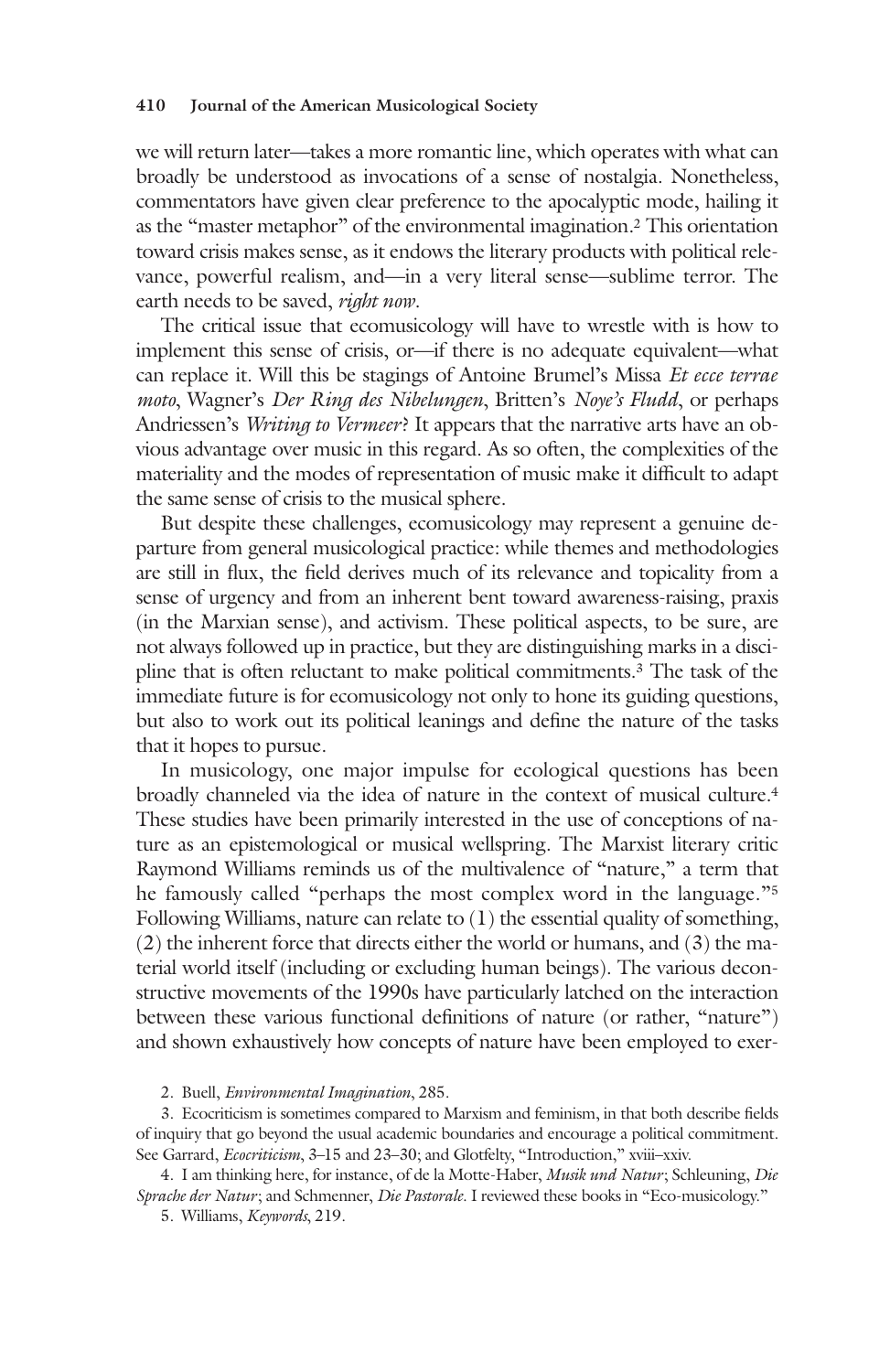cise argumentative and rhetorical authority. To invoke but the most obvious example of how musical nature has been employed in the service of an authoritative argument, the "chord of nature" (based on the harmonic series, usually in truncated form) was wielded by conservative music theorists and critics as an argumentative cudgel to demonstrate why nontonal music is misguided and unviable—in a word, that it would "fly in the face of nature."6 In this universalizing context, which conflates Williams's three categories, nature functions as a delegitimizing strategy that simply allows no objection.

For a more benign use of such a rhetorical concept of nature, take the Swiss geographer Albert Heim, who measured the sounds of waterfalls in a scientific study of 1873. He found that the sound—a C-major chord with an added F—corresponded precisely to the sonority Beethoven had used at the beginning of the final movement of the Pastoral Symphony, following the musical depiction of a thunderstorm.7 "It seems," Heim concluded, "that Beethoven had got this chord from listening—consciously or unconsciously—to the sound of water, which flowed away in large swaths after his storm."8 Heim, too, effectively drew on a suggestive conflation of Williams's categories of nature in order to valorize Beethoven's music. With this series of experiments, whose veracity and scientific value are distinctly dubious, Heim drew attention to Beethoven's compositional genius. His observations effectively served to show that in the Pastoral Symphony, Beethoven had quite literally given "nature's rule to art," as the Kantian genius concept famously demanded.

While the deconstructive movement has greatly advanced our understanding of rhetoric and authority surrounding the term nature, it is often in direct conflict with specific ecological aims. From its skeptical post-structuralist vantage point, which centers on language as a site of conflict, it is all too easy to dismiss "nature" as a discursive construct: "nature"—in the scariest of scarequotes—here emerges as yet another grand narrative that is in need of deconstruction.9 In such deconstructive maneuvers, the step from identifying nature as a cultural construct to dismissing it as "just" a cultural construct is but a small one. There is thus a genuine danger that the deconstructive approach may enter into contradiction with the very real urgency of the issues expressed by the ecological movement. In the face of these complications, the feminist philosopher Kate Soper—who is acutely aware of both strengths and limitations of deconstruction—sighed in exasperation: "It is not language that has a hole in its ozone layer."10

10. Soper, *What is Nature?*, 151. The ecological movement has always had an ambivalent relationship with science. While the scientific revolution brought about the "death" of nature as a

<sup>6.</sup> This is obviously just a crude reductionist form of this argument. The essays in Clark and Rehding, eds., *Music Theory and Natural Order* explore wider-ranging conceptions of nature within the discourses of music theory.

<sup>7.</sup> Heim, "Töne der Wasserfälle," 209–14.

<sup>8.</sup> Ibid., 213.

<sup>9.</sup> See Coates, *Nature*, 184–86.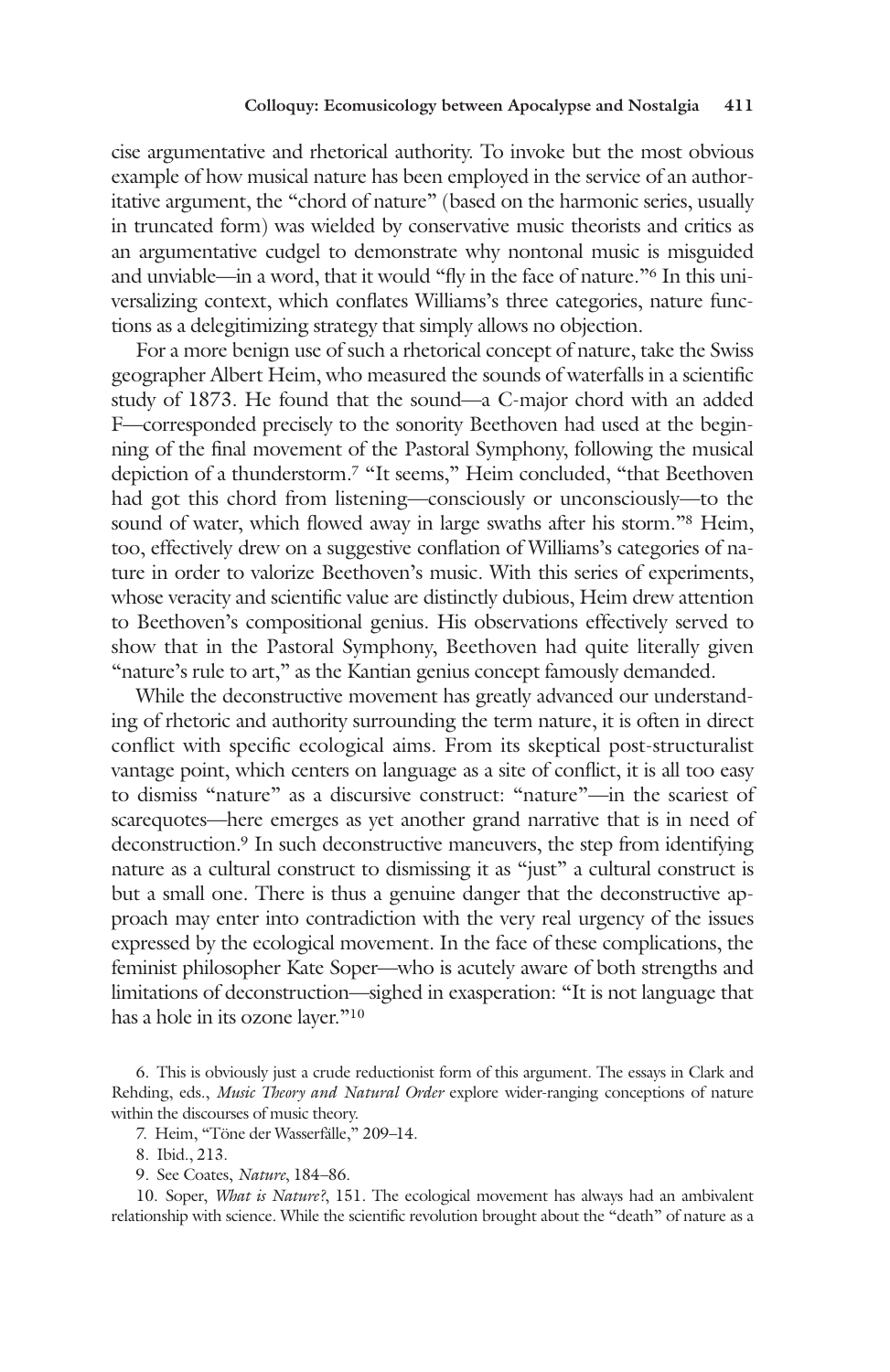These limitations of academic activism are quite closely related to the challenges that ecomusicology faces. For the uses of "nature" in which these recent studies have been primarily interested tend to range from the obviously ideological, as in our first example, which falsely universalized the "chord of nature," to well-intentioned attempts to gild the lily, such as we encountered in the second example. Both examples are in urgent need of deconstruction which, however, will likely undermine any sense of real-world crisis that we may hope to engender with such work. The biggest challenge ecomusicology will have to address is how to bridge that gap. How can music studies respond to the sense of crisis in a way that would be comparable to the other arts? Or, to invoke Daniel Grimley's felicitous expression, how do you articulate the exhortation "Listen, or else . . ." most effectively?11 Quite possibly an answer will be forthcoming from a widening outlook on the objects under discussion, starting with a critical examination not only of what we mean by "nature" but also of what we mean by "music."12

Non-Western musical traditions and sound art, in a post-Cagean universe, hold considerable potential in this regard, as does the pioneering work in sound studies that has exploded traditional notions of music and musicological enterprise. I am thinking here particularly of Stephen Feld's approach to soundscapes and Suzanne Cusick's important work on music and torture, as instructive examples of how musicology and raising awareness can be brought together productively. While the contents of these researches are not immediately related to ecocritical concerns, important parallels can be made to the wider social and political intervention that such a project facilitates.

But if the apocalyptic vision is perhaps not the straightest arrow in ecomusicology's quiver, what about other ways to approach ecological topics in music? One fruitful dimension is to appeal to the power of memory, which is one area in which music is known to excel. The nostalgic imagination has always been a large part of the appeal of the environmental movement: on the political level, Green parties were long difficult to classify on the traditional left-right spectrum, since despite their progressive politics, a conservative streak—in all senses—often ran through them, which was fed by a romantic idea of a simpler, holistic past.<sup>13</sup>

supernatural, feminine figure, and exposed her body to the scientist's gaze, as Merchant has argued in *The Death of Nature*, the urgency of climate change has forged a new alliance between the two sides.

<sup>11.</sup> From the discussion at the 2008 AMS panel "Ecocriticism and Musicology" (transcript available at www.ams-esg.org). In *The Book of Music and Nature*, editors David Rothenberg and Martha Ulvaeus aim to develop an ecological notion of listening.

<sup>12.</sup> Allen expands the purview of musicological inquiry significantly in " 'Fatto di Fiemme,' " in which he pursues the material basis of instrument making and its environmental costs.

<sup>13.</sup> Prince Charles may be the most prominent proponent of such ideas.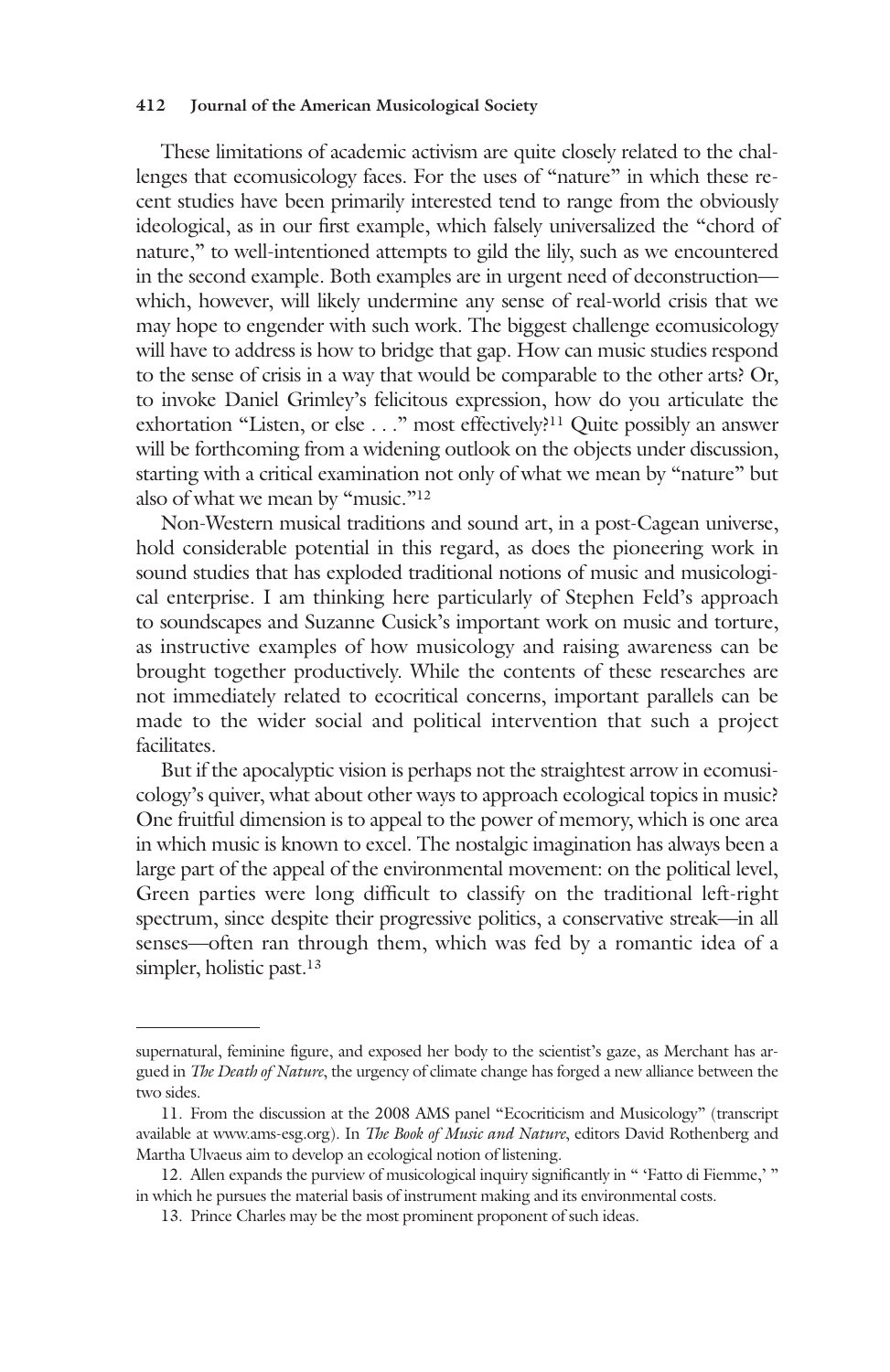In this domain, no work has been more influential than Simon Schama's *Landscape and Memory* (1996). It is not for nothing that Schama opens his monumental reflection on the cultural and epistemological significance of landscape with a childhood reflection. Schama and others have noted the irony that landscapes require human interference in the form of constant maintenance in order to be able to exude their iconic appearance of autonomy, timelessness, and purity.14 But Schama urges us not to stop there:

It is not to deny the seriousness of our ecological predicament, nor to dismiss the urgency with which it needs repair and redress, to wonder whether, in fact, a new set of myths are what the doctor should order as a cure for our ills. What about the old ones? For notwithstanding the assumption, commonly asserted in these texts, that Western culture has evolved by sloughing off its nature myths, they have, in fact, never gone away. For if, as we have seen, our entire landscape tradition is the product of shared culture, it is by the same token a tradition built from a rich deposit of myths, memories, and obsessions. The cults which we are told to seek in other native cultures—of the primitive forest, of the river of life, of the sacred mountain—are in fact alive and well and all about us if only we know where to look for them.15

Schama does not set nature and culture in opposition but regards them as building on one another. In this way, Schama productively harnesses a sense of nostalgia, and ultimately of cultural memory, under an ecological banner. His project is best understood as an adaptation of the complex temporality of cultural memory, carried out with immaculate logic, whereby we remember the greatness of the past with an urgent ethical imperative to preserve and perpetuate it for future generations.16 In Schama's adaptation, in marveling at landscapes as an integral part of our cultural identities, we begin to understand how much else we stand to lose if those landscapes disappear.

Music scholars have explored the significance of soundscapes in the formation of cultural identities.17 Among ecological topics, nostalgia is the quieter sister of the attention-seeking apocalypse. Adaptations of such models, which enlist the commemorative and community-building powers of music in the service of ecological approaches, offer exciting prospects.18 To be sure, there is

14. See, for instance, Radkau, "Wordy Worship of Nature."

15. Schama, *Landscape and Memory*, 14.

16. Nora's enormously influential concept of the *lieu de mémoire* (site of memory) must be mentioned here. See his "Between Memory and History."

17. Originally coined by R. Murray Schafer in the 1960s (see his *New Soundscape*), the notion of soundscape has proved very productive in musicological scholarship. Initially explored by ethnomusicologists and anthropologists, above all Steven Feld, this concept is now meeting with increased interest in historical musicology. See for instance, Von Glahn, *Sounds of Place*; Toliver, "Eco-ing in the Canyon"; and Grimley, *Grieg*.

18. See for instance, Ingram, " 'My Dirty Stream' "; and Pedelty, "Woody Guthrie and the Columbia River." Moreover, a group of interdisciplinary researchers has recently added a historical dimension to the notion of the soundscape, under the title of *Acoustic Environments in Change*, by Järviluoma et al.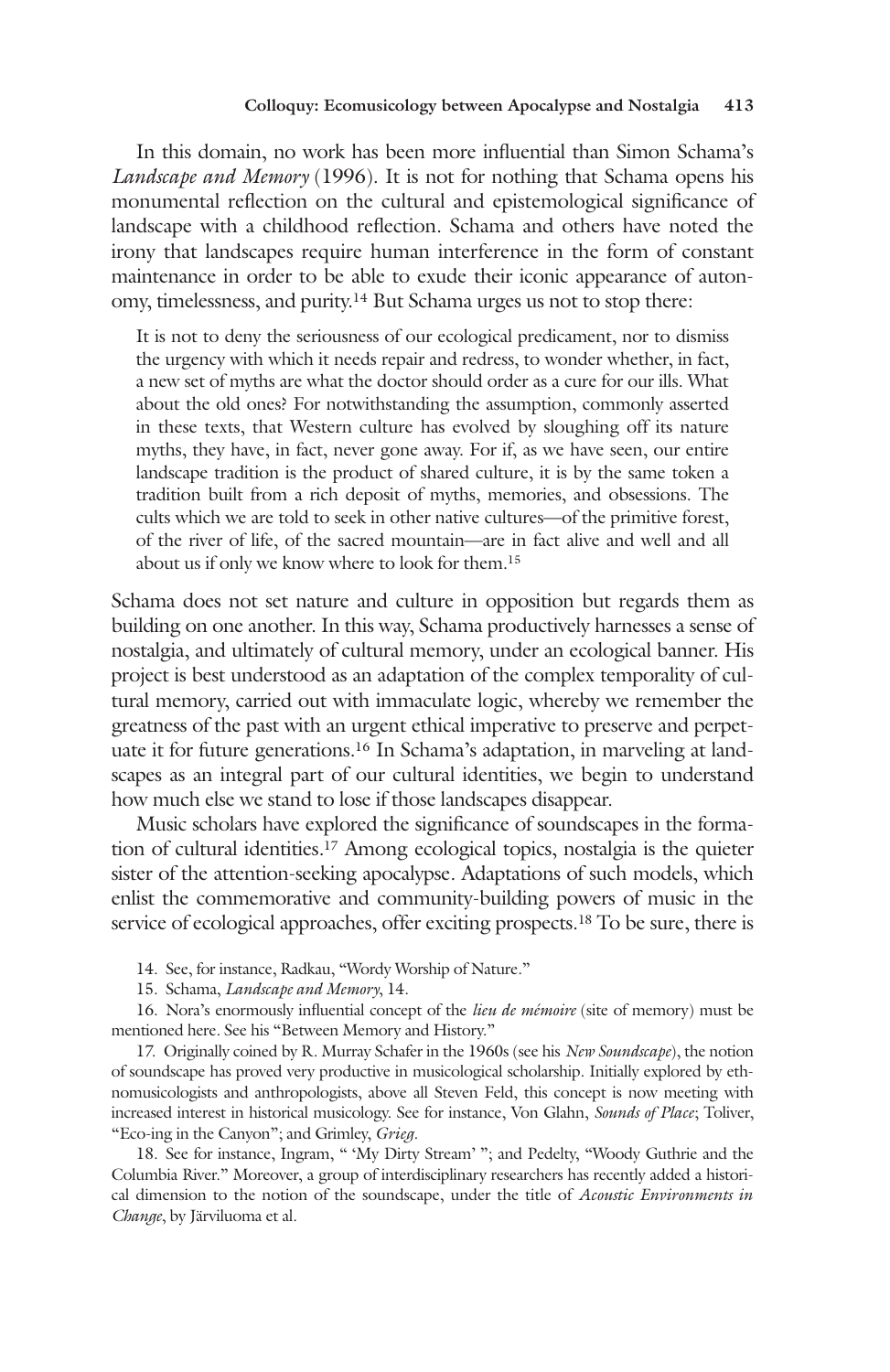a certain danger of regressing into sentimentalizing and romantic natureworship. This can probably best be held at bay by not keeping the critical and political angles of ecomusicology out of sight for too long.

In his famous *Essay on the Origin of Languages* Rousseau adopted a Montesquieu-inspired approach to cultures as based on climate, and argued that northern languages arose out of a sense of harsh necessity, whereas southern languages emerged from a sense of love and abundance. Rousseau coined a pair of soundbites to contrast their respective essences: *Aidez-moi* (help me!) vs. *Aimez-moi* (love me!). With the two fundamentally different approaches alarmist, dystopian apocalypse vs. nostalgic, utopian cultural memory—it seems that Rousseau unwittingly described the two fundamental ways in which we envoice the environment in ecocritical studies. Many in the narrative arts have taken the attention-grabbing apocalyptic route to raise awareness by instilling a sense of acute crisis in its audiences. It is quite possible that the most productive way forward for ecomusicology will be to follow the alternative route.

## **Prospects and Problems for Ecomusicology in Confronting a Crisis of Culture**

## AARON S. ALLEN

The environmental crisis is not only the fault of failed engineering, bad science, ecological misunderstanding, poor accounting, and bitter politics. It is also a failure of holistic problem solving, interpersonal relations, ethics, imagination, and creativity. In short, the environmental crisis is a failure of culture.1 Humanist academics (particularly philosophers, literary scholars, and historians) work to understand the people, cultures, and ethical situations that created, perpetuate, attempt to solve, and face this crisis. In that context, musicologists have perspectives and insights to offer, especially because of the ubiquity of music, the importance that most people accord to it, and the communicative and emotional powers associated with music and the communities who make, enjoy, and consume it. There are good prospects for ecomusicology to contribute to the larger humanistic endeavor of understanding and addressing this crisis of culture, but such possibilities are tempered by problems and challenges. Although a longer list deserves to be enumerated, and

1. Donald Worster was an early exponent of this now largely common understanding. He acknowledges the many accomplishments of science in understanding the scope and problems of the environmental crisis (*Wealth of Nature*, 27), but goes on to say that scientists have failed to understand the "why" questions, which are rooted in culture: "Natural science cannot by itself fathom the sources of the crisis it has identified, for the sources lie not in the nature that scientists study but in the *human nature* and, especially, in the *human culture* that historians and other humanists have made their study."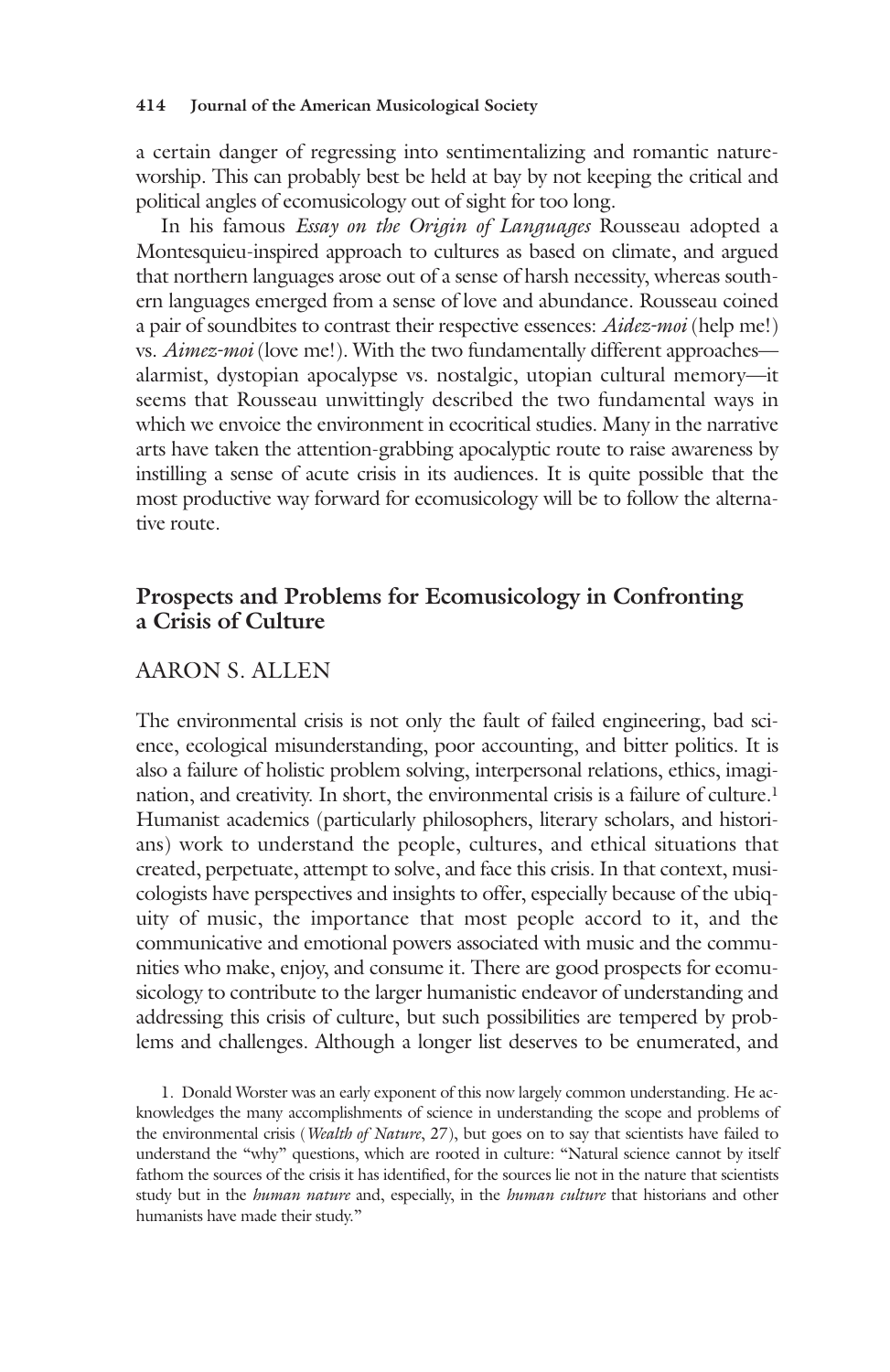numerous examples and lacunae could be proffered, I will outline just a half dozen items.

The primary aspect of most scholarly endeavors is *understanding*. Musicologists can provide insight on how composers, musicians, and others react to and communicate about environmental problems in their works, performances, and communal music making; and we can consider how listeners and audiences react and respond to such experiences. Furthermore, we are particularly well equipped to study how sound worlds and musical practices can reflect, inform, create, and structure societies.<sup>2</sup> Embarking on such research needs to happen in effective and sustained ways; a further challenge is communicating it beyond disciplinary boundaries.

Second, out of scholarly considerations come practical applications, and for most musicologists this means classroom teaching specifically or, more generally, *education*. A generation of students is being brought up reducing, reusing, and recycling; questioning modern consumer practices; and working to reconnect with the natural world. And this generation is musically engaged.3 National organizations such as the Association for the Advancement of Sustainability in Higher Education and Second Nature have long advocated for the teaching of sustainability and environmental awareness throughout the curriculum, not just in balkanized departments of environmental studies. David W. Orr's many writings on ecological literacy elaborate on the culturalenvironmental crisis that education both causes and should address: "The crisis we face is first and foremost one of mind, perception, and values; hence, it is a challenge to those institutions presuming to shape minds, perceptions, and values."4

Ecomusicological topics in the classroom have the potential to reach both music and liberal arts students interested in environmental issues as well as environmental sciences/studies students interested in music. Potential topics range the gamut from popular and non-Western musics and soundscapes, to medieval and Renaissance works with pastoral texts or imitations of birds, and to instrumental evocations of nature in the common practice and modern periods of Western art music, not to mention the texts and contexts of all the above. The challenges with such education are multifarious: carving out space

2. In addition to the accompanying contributions to this colloquy and the online bibliography at www.ams-esg.org, see the heuristic example provided by the analysis of the preservation/ conservation divide in early twentieth-century American environmentalism in Toliver, "Eco-ing in the Canyon." Pedelty's forthcoming *Popular Music as Environmental Communication* explores the complex and often contradictory environmental messages conveyed in popular music; see also his "Woody Guthrie and the Columbia River."

3. Amidst the permaculture garden and wood paneling made from harvested campus trees at the EcoDorm of Warren Wilson College, one student resident says, "The same people who are interested in living in a building with solar panels and composting toilets like to play [acoustic music]"; Wilson, "When Your Dorm Goes Green and Local." Furthermore, as Holly Watkins reported in this colloquy, narrativization of place is important in the music of young people.

4. Orr, *Earth in Mind*, 27; see also his *Ecological Literacy* and *Hope Is an Imperative.*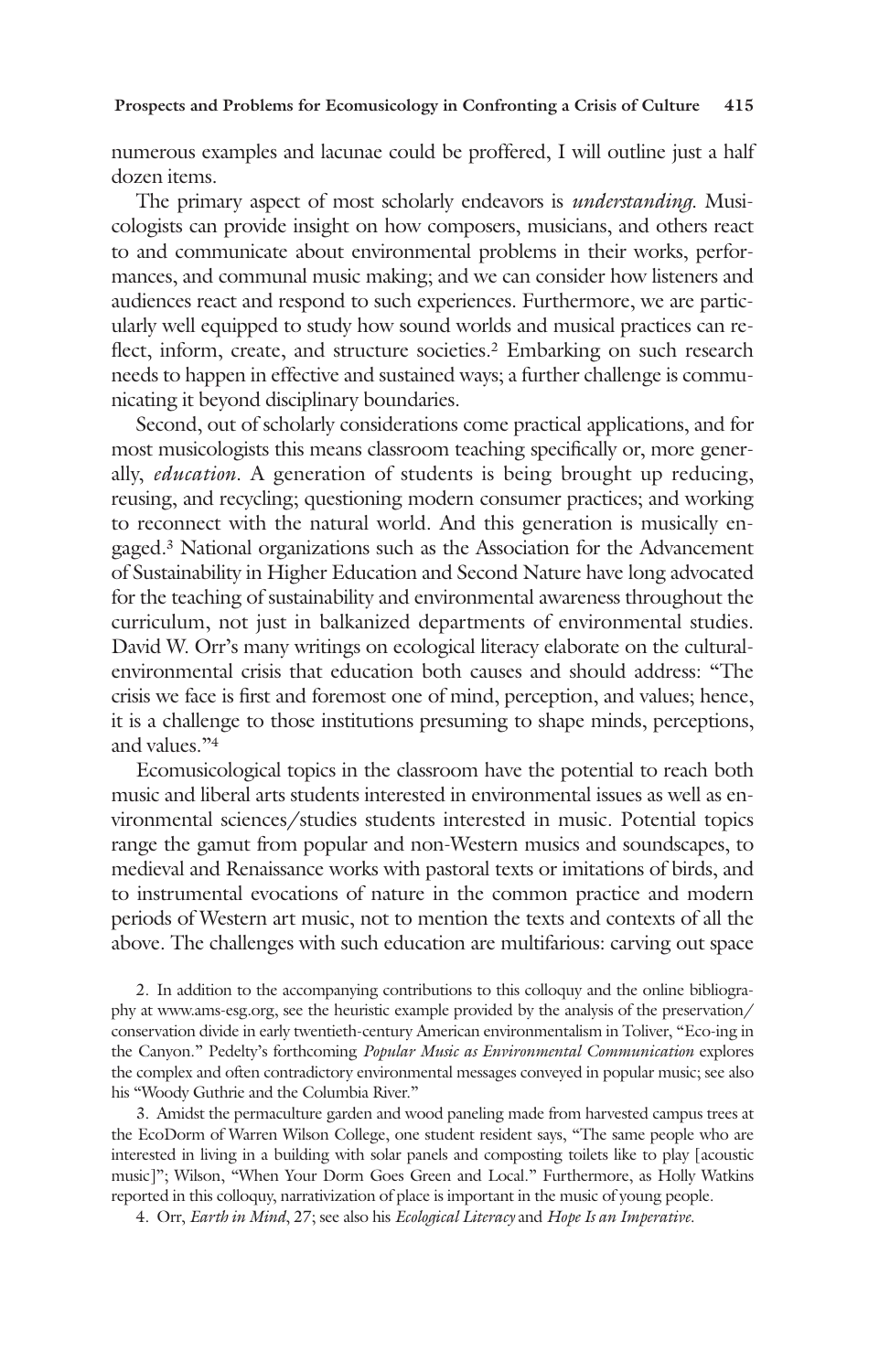in an already full musicology curriculum, creating new syllabi amidst busy schedules, obtaining curricular approval for interdisciplinary courses that combine fields that may be poorly understood, linking responsibly studies of sound/music to issues environmental and ecological, developing instructor competence and confidence in ecomusicology, and finding appropriate teaching materials. I am aware of a modest handful of academics who teach modules within classes or dedicated courses on ecomusicology (I do both). These concerns are not insuperable, depending on the institution, student body, course design, and instructor. In addition, work is needed on ecomusicological pedagogy, not only regarding materials such as texts and course materials but also regarding interdisciplinary and collaborative teaching methods that can help break out of the binary of either specialized courses (i.e., for majors) or cursory appreciation classes.

Third, *interdisciplinarity* has long been fundamental to musicology, and it is no different with ecomusicology. Diverse fields contribute to musicological scholarship: paleography and archival studies, organology and lutherie, music theory and performance, history and politics, literature and poetry, and many others. In addition to the reliance on literary studies and environmental history, as well as related fields such as cultural geography and gender and sexuality studies, ecomusicological approaches include biomusic, zoomusicology, and acoustic ecology.5 These fields draw on subjects not normally represented in music scholarship, and as such, they are excellent examples of bridging the dichotomized "two cultures" of the sciences and humanities that C. P. Snow reified a half century ago and that his respondents have problematized since.<sup>6</sup> Interdisciplinarity is no end in itself; rather, it is a means to improved depth, connections, methodologies, and understandings, as well as to effective education and diverse forums of communication. Ecomusicology stands to create a more relevant musicology both by engaging with the concerns of diverse audiences and by reaching out to other disciplines rather than just drawing on them. At the same time, however, institutional structures, professional (read: specialized) training, disciplinary silos, and the very real intellectual hurdles involved with synthetic and truly interdisciplinary work all present challenges. Climate scientists refer to "anthropogenic variables" as a large swath of cultural factors that contribute to climate change but are difficult to quantify;

5. Biomusic is a longstanding research collaboration between neurologists, biologists, anthropologists, and music researchers in cognition, education and performance, among other areas; see Gray et al., "Music of Nature and the Nature of Music." Zoomusicology is the musicology of animals, or "the aesthetic use of sound communication among animals"; see Martinelli, "Introduction (To the Issue and to Zoomusicology)." Acoustic ecology is a melting pot of composers, ecologists, and ethnographers who both make and study soundscapes, the art and study of which, according to Cummings and Miller ("Editorial," 1-2), are intended "to make explicit the patterns and changes in our sounding world, and to raise awareness about the state of the world, as revealed through sound."

6. Snow, *Two Cultures*.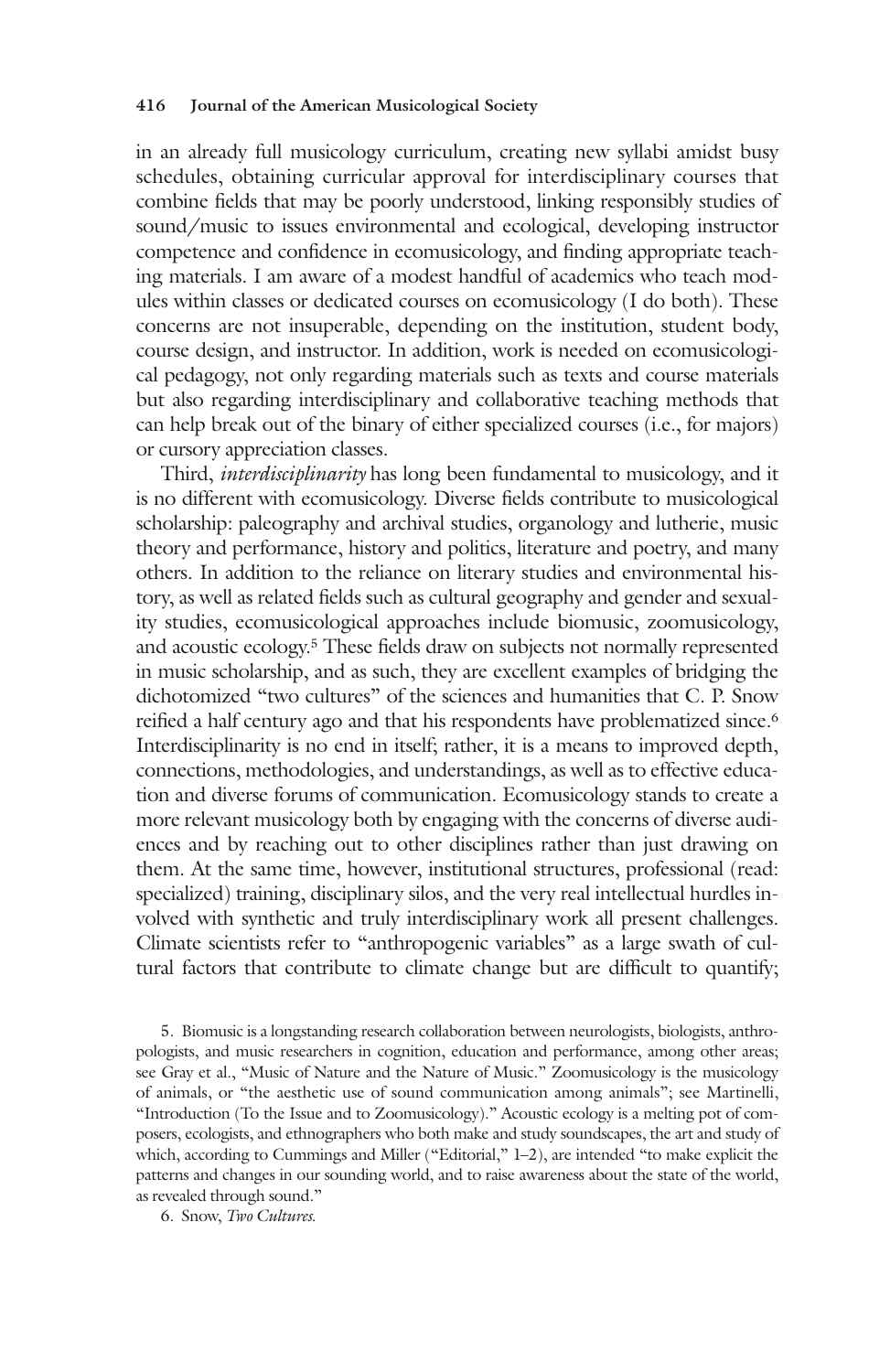opening up dialogues between the arts, humanities, and sciences can play a role in understanding that black box.

The methods and objectives of science have led scientists to couch their own findings and critiques in tentative terms that typically downplay the urgency and danger of the environmental crisis; essentially, they seek to maintain their objectivity and try not to come across as activist, with the unintended result that nonscientists misconstrue their arguments. Whether or not musicologists are actual environmental, social, or political activists, ecomusicology is likely to be perceived as such (if for no other reason than because of the connotations associated with prefix "eco"). This leads me to my fourth and fifth items: *activism* and *perceptions*.

Some musicologists and ecocritics have acknowledged an important facet of intellectual work: that all scholarship is inherently activist. As Philip Bohlman argued in 1993, musicology's historic resistance to politicization was itself a political act; by not grappling with music other than the Western European canon, musicologists made implicit statements about the value and relevance of other musics and the superiority of classical art musics.7 Ignoring the cultural/environmental crisis in musicology would send a similar message: we would fiddle while the earth burned. How different is advocating for sustainable forestry in the harvest of musical-instrument wood from advocating for faster tempos in Renaissance motets? Both involve activism, which is to say well-founded scholarship that argues a point based on facts and evidence (which are, by and large, "objective") and aesthetics and values (which are more often "subjective," even when there is evidence of such opinions from others). Explicitly activist are *all* initiatives to broaden the scope of musical materials and contexts worthy of musicological study, including the incorporation of music of women, minorities, and other cultures beyond the confines of contemporary and historical Western traditions. That ecomusicological scholarship, or its practitioners, may advocate certain contested positions within and/or beyond the musicological community should be no different from such other musicological, or even general scholarly, activist sentiments. Concomitantly, of course, ecomusicology should not be excused from high standards of scholarship; in fact, ecomusicological work must be good scholarship in order to make meaningful contributions and not be accused of intellectualism de rigueur.

The perception issue is a communication problem at its root: ecomusicological arguments must convince audiences of all kinds (lay, academic, scientific, humanistic, musical) that the approach is worthwhile and not just

<sup>7.</sup> Bohlman, "Musicology as a Political Act." Other scholars who have recognized this situation include the musicologists Philip Brett and Nancy Guy and the ecocritics Greg Garrard and Jonathan Bate. Alex Rehding also discusses this issue in this colloquy. Recent musicological scholarship on and in politically charged areas has proliferated, as evidenced by the journal *Music and Politics* and work in related fields, such as applied ethnomusicology; for a recent example see Van Buren, "Applied Ethnomusicology and HIV and AIDS."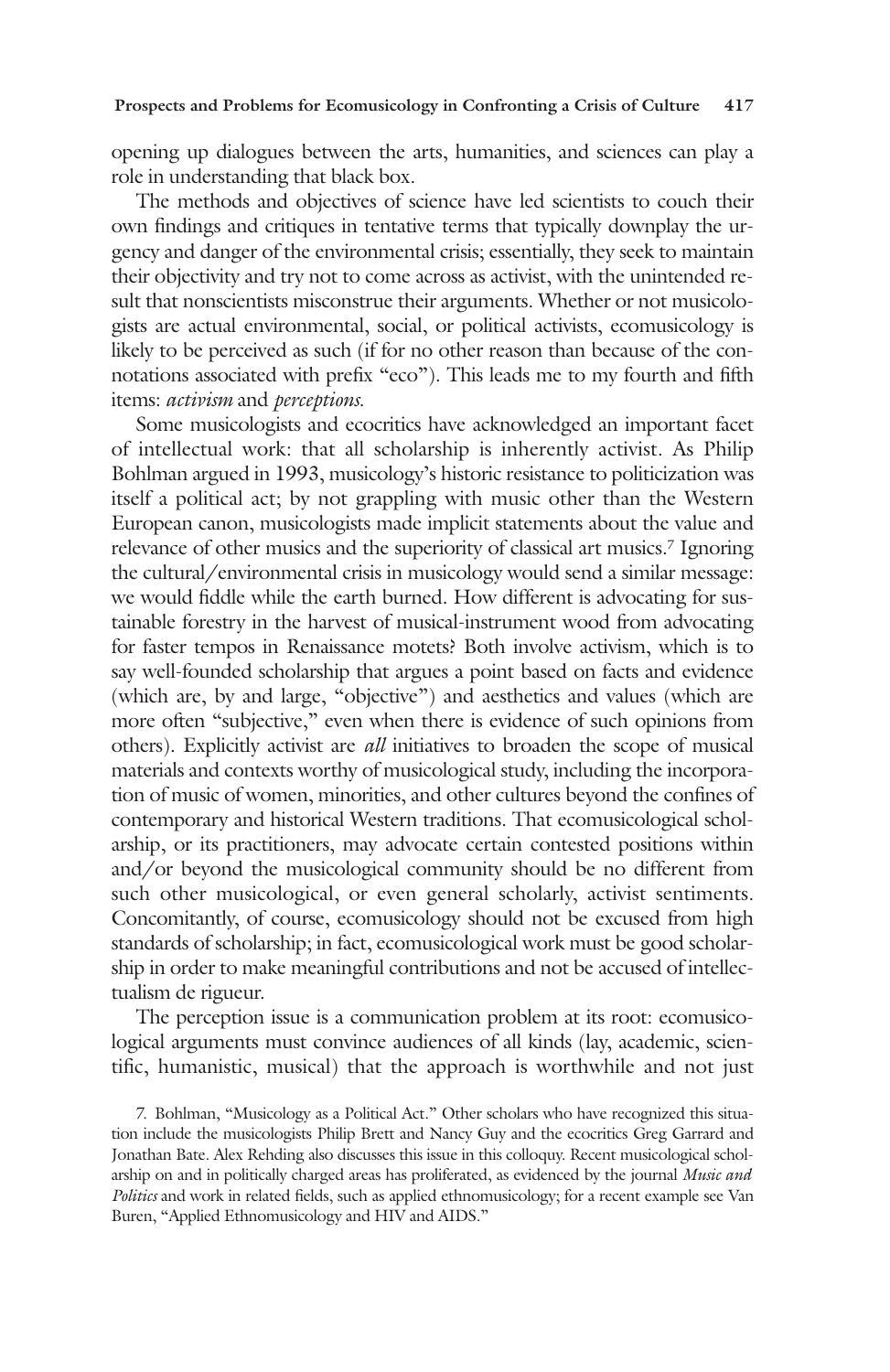new-age tree hugging or "green-musico-philia." The term "ecomusicology" can conjure skepticism (I myself have been publicly critical of the now useful moniker), but so can "musicology." How often do colleagues in other disciplines react quizzically, even with hostility, when they hear you are a musicologist and you do not conduct an ensemble or teach an instrument or perform with the orchestra or front a band, even if many of us do those things? Why is it that there is no dance-ology or theater-ology or art-ology but yet there is a musicology, even as many musicologists are in schools or colleges that combine those visual and performing arts subjects? While these perceptions beyond the musicological community deserve to be addressed, I cannot address them here. Yet given such views from without, there are still those musicologists who sneer at the very idea of ecomusicology.8 In response, I shrug and say: So be it. We must carry on and do good work. Observe a lesson from social organizing: don't be zealous, but instead use the powers of research, reason, and communication to build a solid case and convince those who are willing and open. Don't worry about the naysayers' sneers. But at the same time, don't settle for facile connections between sounds/music and environment/nature; push further for sophisticated models that are supported with good arguments and communicated eloquently.

Finally, regardless of whether you believe that art imitates life or life imitates art (or both), ecomusicological approaches have the possibility to offer new *social critiques* about the intersections of music, culture, and nature—and, in general, about the world around us. Debates about the roles and relevance of literary criticism have long characterized that field (musicology is no stranger to such debates either); one recent public dialogue reaffirmed that literary criticism can provide insights on and reflections of society.9 Ecomusicological criticism must bridge media, sound, and text, and add the complicating element of nature—essentially using words to critique and explain sounds about and influenced by actual nature and symbolic nature, all of which are infused with subjective emotions and contextualized in time, place, and power structures. The challenges are not only intellectual and theoretical but communicative as well; they involve pushing musicology beyond the comfortable confines of the concert hall and library and into an often messy, definitely polluted, world of existential threats and complexities.

One of my current research projects illustrates the dual nature of the prospects and problems for ecomusicology. The violin family is fundamental to the sound of Western art music in its most elite traditions: string quartets, operas,

<sup>8.</sup> Gore, in *Our Choice*, argues that the climate crisis threatens the status quo in many ways. Does an ecomusicology that engages with such crises threaten musicology?

<sup>9.</sup> See the collection of articles on the state of literary criticism in the book review section of the *New York Times*, 2 January 2011.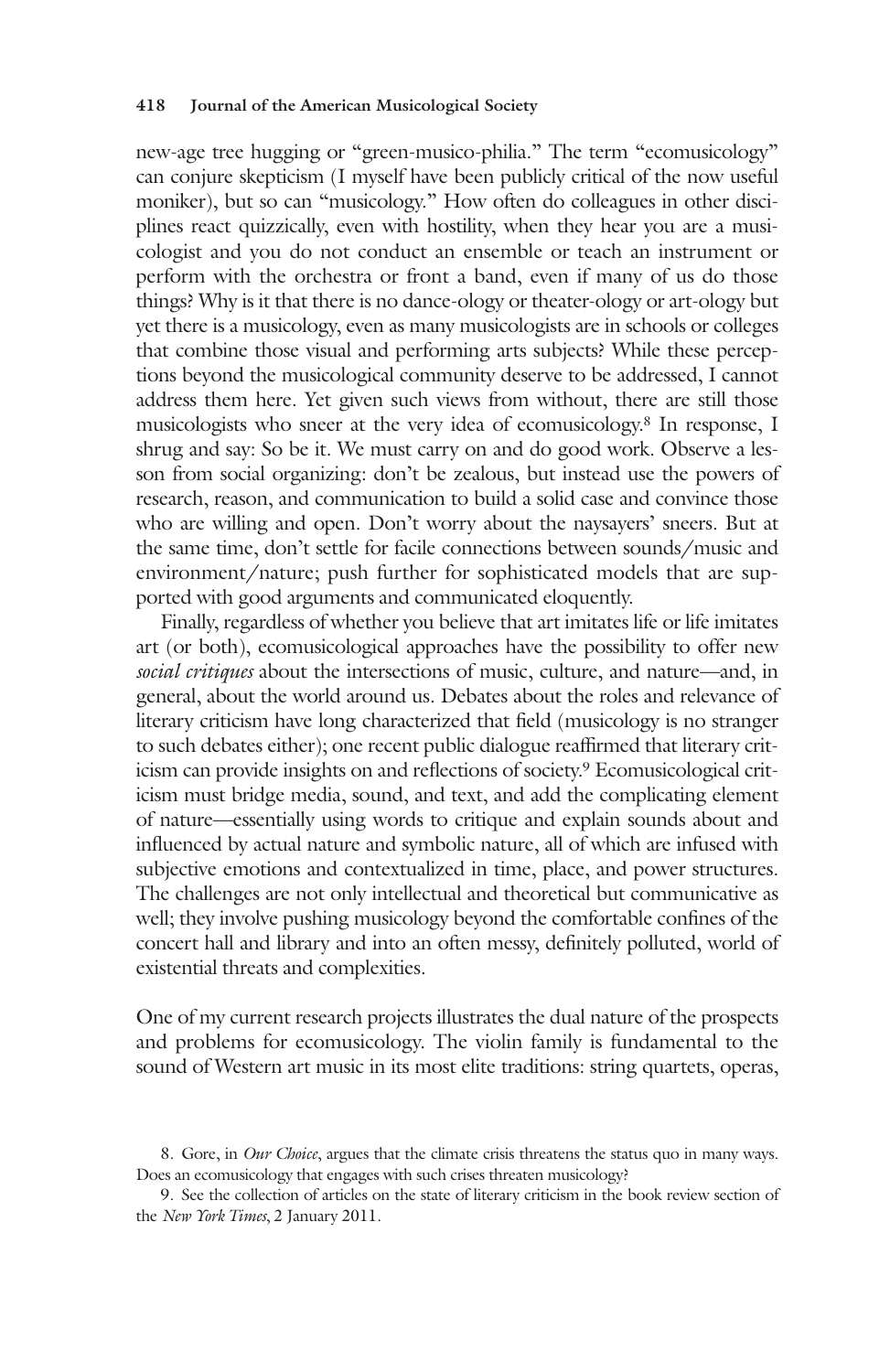symphonies, etc. Considering the material construction of such instruments provides insights about sustainability and the influences and impacts of musical cultures. Western art music, itself seen as a threatened heritage in need of sustaining, contributes to both threatening and sustaining the unique resources on which it depends.

Professional instruments of the violin family require two endemic natural resources: Brazilian pernambuco and Italian spruce. Bows are made from wild pernambuco, also known as *pau brasil*, which grows only in Brazil's Atlantic Coastal Forest. Once an abundant and fundamental resource to native and colonial peoples (the country was named after the tree), today *pau brasil* is nearly extinct due to many ecological pressures.10 Archetiers have made valiant efforts to find alternatives and to use the resource responsibly, yet professional players continue to insist on expensive—and ecologically destructive pernambuco bows. The red spruce growing in the unique alpine microclimate of the Val di Fiemme's Paneveggio Forest has fared better. This species of tree is widely distributed, but a special microclimate in the Paneveggio provides for excellent spruce resonance wood for musical instrument soundboards. Antonio Stradivari used Paneveggian spruce, and his creations have contributed to the renown of that forest; myths abound regarding his jaunts through the Paneveggio seeking out the most musical trees. Such associations led to this region's nickname: the "forest of violins." The Venetian Republic wanted Paneveggio's tall, strong trees for their navy, but along with unique topological features, Fiemmesi traditions of conservation since the twelfth century thwarted such threats. Today, more trees grow in the Paneveggio than loggers harvest, thanks in part to those traditions but also to the fame of the musical wood from the forest of violins.11

The values accorded to individual tree species (spruce and pernambuco) and to the cultural commodities dependent on them (violins and bows) together create a ripple effect that reverberates globally.12 While the Western art music tradition that relies on those instruments may be elite, and while record and ticket sales may be declining (with corresponding efforts to preserve and sustain the culture), the impacts—negative and positive—are still felt well beyond the ephemeral sounds of the privileged space of the concert hall. And while musicology may be misunderstood in the academy and may seem marginal to confronting environmental problems, with the proper focus, quality efforts, analytical insights, scholarly rigor, and necessary communication savvy, ecomusicology may still contribute to understanding and averting, or at least attenuating, the crises before us.

<sup>10.</sup> For more on pernambuco, see Wilder, *Conservation, Restoration, and Repair of Stringed Instruments*.

<sup>11.</sup> Allen, " 'Fatto di Fiemme.' "

<sup>12.</sup> The concept of cultural commodities is from Appadurai, *Social Life of Things*.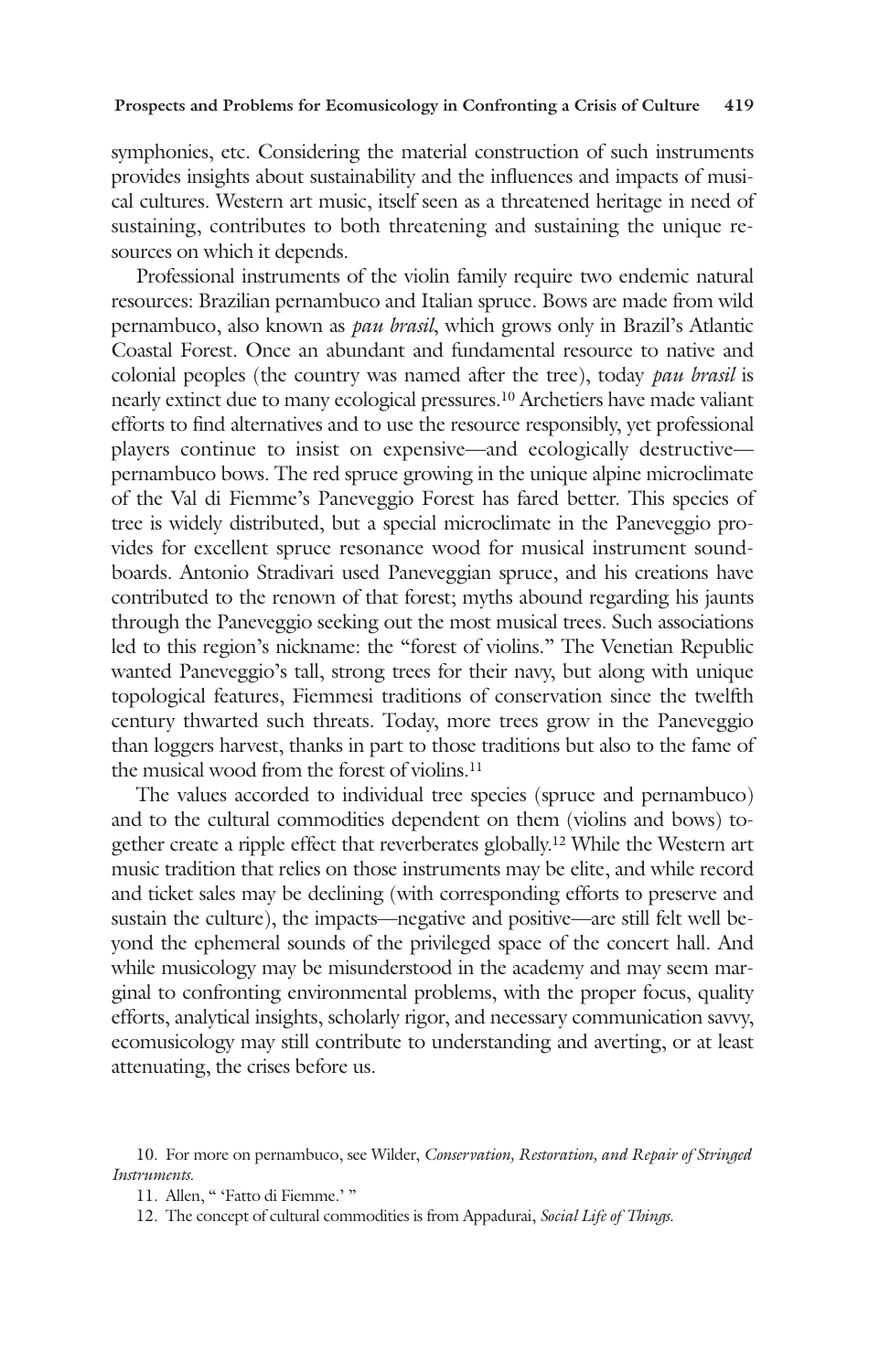## **Works Cited**

- Agnew, John. "Space: Place." In *Spaces of Geographical Thought*, edited by Paul Cloke and Ron Johnston, 81–96. London: Sage Publications, 2005.
- Allen, Aaron S. " 'Fatto di Fiemme': Stradivari's Violins and the Musical Trees of the Paneveggio." In *Arboreal Values: Trees and Forests in Europe, North America, and the Caribbean, 1660–1830*, edited by Laura Auricchio, Elizabeth Heckendorn Cook, and Giulia Pacini. Forthcoming.
- Anderson, Lorraine. *Women's Prose and Poetry about Nature*. New York: Vintage Books, 1991.
- Appadurai, Arjun, ed. *The Social Life of Things: Commodities in Cultural Perspective.* New York: Cambridge University Press, 1986.
- Applegate, Celia. "Music in Place: Perspectives on Art Culture in Nineteenth-Century Germany." In *Localism, Landscape, and the Ambiguities of Place: German-Speaking Central Europe, 1860–1930*, edited by David Blackbourn and James Retallack, 39–59. German and European Studies. Toronto: University of Toronto Press, 2007.
- Bennett, Andy. *Popular Music and Youth Culture: Music, Identity, and Place*. New York: Palgrave, 2000.
- Bennett, Andy, and Richard A. Peterson, eds. *Music Scenes: Local, Translocal and Virtual*. Nashville, TN: Vanderbilt University Press, 2004.
- Biddle, Ian, and Vanessa Knights, eds. *Music, National Identity and the Politics of Location: Between the Global and the Local*. Ashgate Popular and Folk Music Series. Aldershot, UK, and Burlington, VT: Ashgate, 2007.
- Bohlman, Philip V. "Musicology as a Political Act." *Journal of Musicology* 11 (1993): 411–36.
- Branch, Michael P. "Five Generations of Literary Coopers: Intergenerational Valuations of the American Frontier." In *Susan Fenimore Cooper: New Essays on Rural Hours and Other Works*, edited by Rochelle Johnson and Daniel Patterson, 61–80. Athens: University of Georgia Press, 2001.
- Buell, Lawrence. *The Environmental Imagination: Thoreau, Nature Writing, and the Formation of American Culture.* Cambridge, MA: Belknap Press of Harvard University Press, 1995.
- Cheney, John Vance. "The Skilful Listener." In *An American Anthology, 1787–1900: Selections Illustrating the Editor's Critical Review of American Poetry in the Nineteenth Century*, edited by Edmund Clarence Stedman, 516. Boston: Houghton Mifflin, 1900.
- Clark, Suzannah, and Alexander Rehding, eds. *Music Theory and Natural Order from the Renaissance to the Early Twentieth Century*. Cambridge: Cambridge University Press, 2001.
- Clarke, Eric F. *Ways of Listening: An Ecological Approach to the Perception of Musical Meaning*. New York: Oxford University Press, 2005.
- Coates, Peter. *Nature: Western Attitudes since Ancient Times*. Berkeley and Los Angeles, University of California Press, 1998.
- Collett, Jonathan, and Stephen Karakashian, eds. *Greening the College Curriculum: A Guide to Environmental Teaching in the Liberal Arts; A Project of the Rainforest Alliance.* Washington, DC: Island Press, 1996.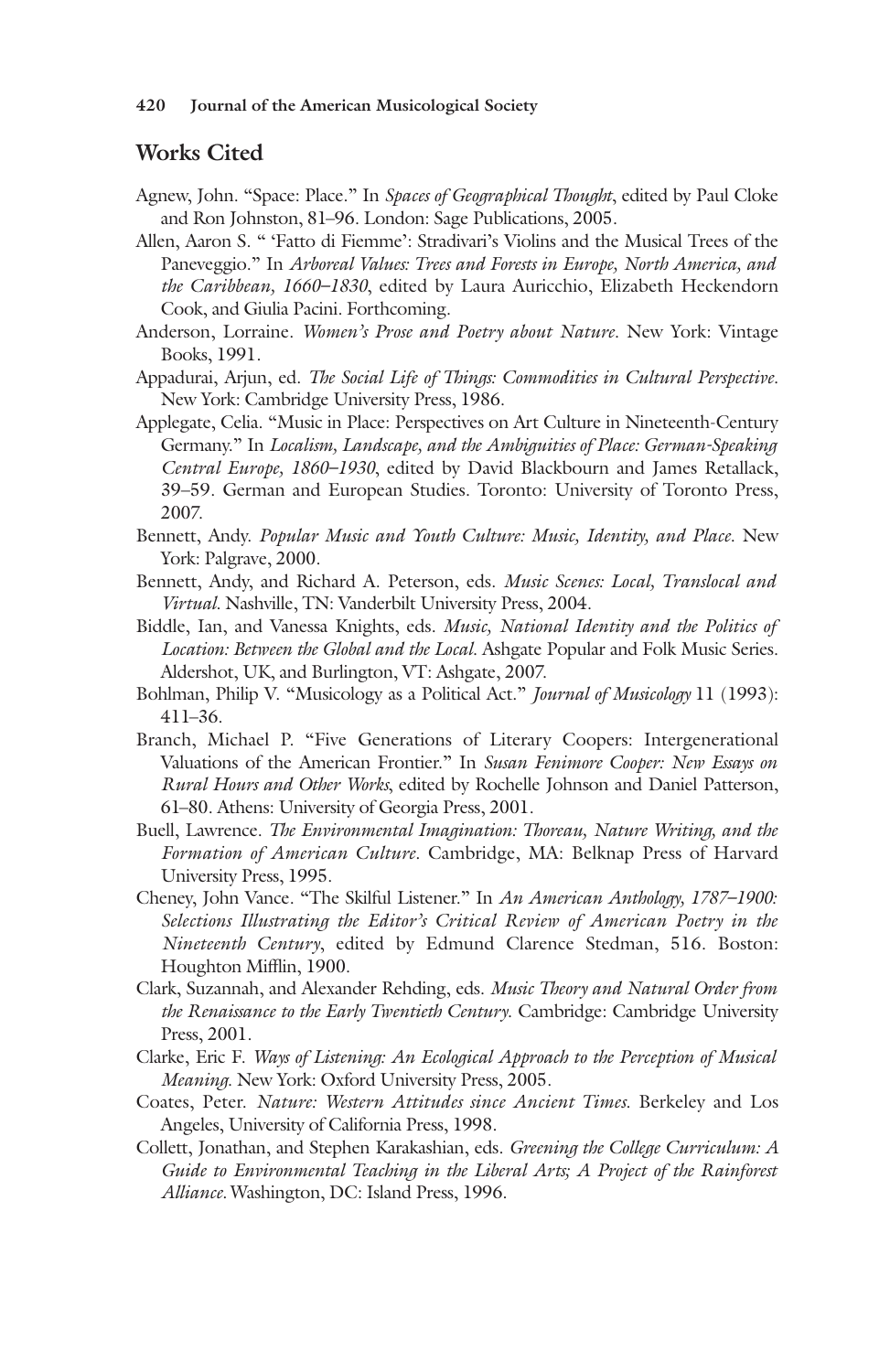- Connell, John, and Chris Gibson. *Sound Tracks: Popular Music, Identity and Place*. London and New York: Routledge, 2003.
- Cooper, Susan Fenimore. *Rural Hours*, By a Lady. New York: G. P. Putnam; London: Putnam's American Agency, 1850.
- Cosgrove, Denis, and Stephen Daniels, eds. *The Iconography of Landscape: Essays on the Symbolic Representation, Design, and Use of Past Landscapes*. Cambridge Studies in Historical Geography. Cambridge: Cambridge University Press, 1988.
- Cummings, Jim, and Steven Miller. "Editorial." *Soundscape* 7, no. 1 (2007): 1–2.
- Daniels, Stephen. "Marxism, Culture, and the Duplicity of Landscape." In *New Models in Geography: The Political-Economy Perspective*, edited by Richard Peet and Nigel Thrift. 2 vols., 2:196–220. London: Unwin Hyman, 1989.
- De la Motte-Haber, Helga. *Musik und Natur: Naturanschauung und musikalische Poetik.* Laaber, Germany: Laaber, 2000.
- Ecocriticism Study Group of the American Musicological Society. www.ams-esg.org (accessed 25 March 2011).
- Feld, Steven. *Sound and Sentiment: Birds, Weeping, Poetics and Song in Kaluli Expression.* 2nd ed. Philadelphia: University of Pennsylvania Press, 1990.
	- ———. "Waterfalls of Song: An Acoustemology of Place Resounding in Bosavi, Papua New Guinea." In *Senses of Place*, edited by Steven Feld and Keith H. Basso, 91–135. Santa Fe, NM: School of American Research Press, 1996.
- Forman, Murray. *The 'Hood Comes First: Race, Space, and Place in Rap and Hip-Hop*. Music/Culture. Middletown, CT: Wesleyan University Press: 2002.
- Forster, E. M. "The Other Side of the Hedge." In *Selected Stories*, edited by David Leavitt and Mark Mitchell. London: Penguin, 2001, 24–29.
- Garrard, Greg. *Ecocriticism*. New Critical Idiom. New York: Routledge, 2004.
- Gerhard, Anselm. *The Urbanization of Opera: Music Theater in Paris in the Nineteenth Century*. Translated by Mary Whittall. Chicago: University of Chicago Press, 1998.
- Glotfelty, Cheryll. "Introduction: Literary Studies in an Age of Environmental Crisis." In *The Ecocriticism Reader: Landmarks in Literary Ecology*, edited by Cheryll Glotfelty and Harold Fromm, xv–xxxvii. Athens: University of Georgia Press, 1996.
- Gore, Al. *Our Choice: A Plan to Solve the Climate Crisis.* Emmaus, PA: Rodale Books, 2009.
- Granö, Johannes Gabriel. *Reine Geographie*. 1929. Translated by Malcolm Hicks as *Pure Geography*. Edited by Olavi Granö and Anssi Paasi. Baltimore: John Hopkins University Press, 1997.
- Gray, Patricia M., et al. "The Music of Nature and the Nature of Music." *Science* 291, no. 5501 (5 January 2001): 52–54.
- Grimley, Daniel M. *Grieg: Music, Landscape and Norwegian Identity.* Woodbridge, UK, and Rochester, NY: Boydell, 2006.
- ———. "Landscape and Distance: Vaughan Williams, Modernism and the Symphonic Pastoral." In *British Music and Modernism, 1895–1960*, edited by Matthew Riley, 147–74. Farnham, UK, and Burlington, VT: Ashgate, 2010.
- ———. "Storms, Symphonies, Silence: Sibelius's Tempest Music and the Invention of Late Style." In *Sibelius and His World*, edited by Grimley, 186–226. Princeton, NJ: Princeton University Press, 2011.
- Guy, Nancy. "Flowing Down Taiwan's Tamsui River: Towards an Ecomusicology of the Environmental Imagination." *Ethnomusicology* 53 (2009): 218–48.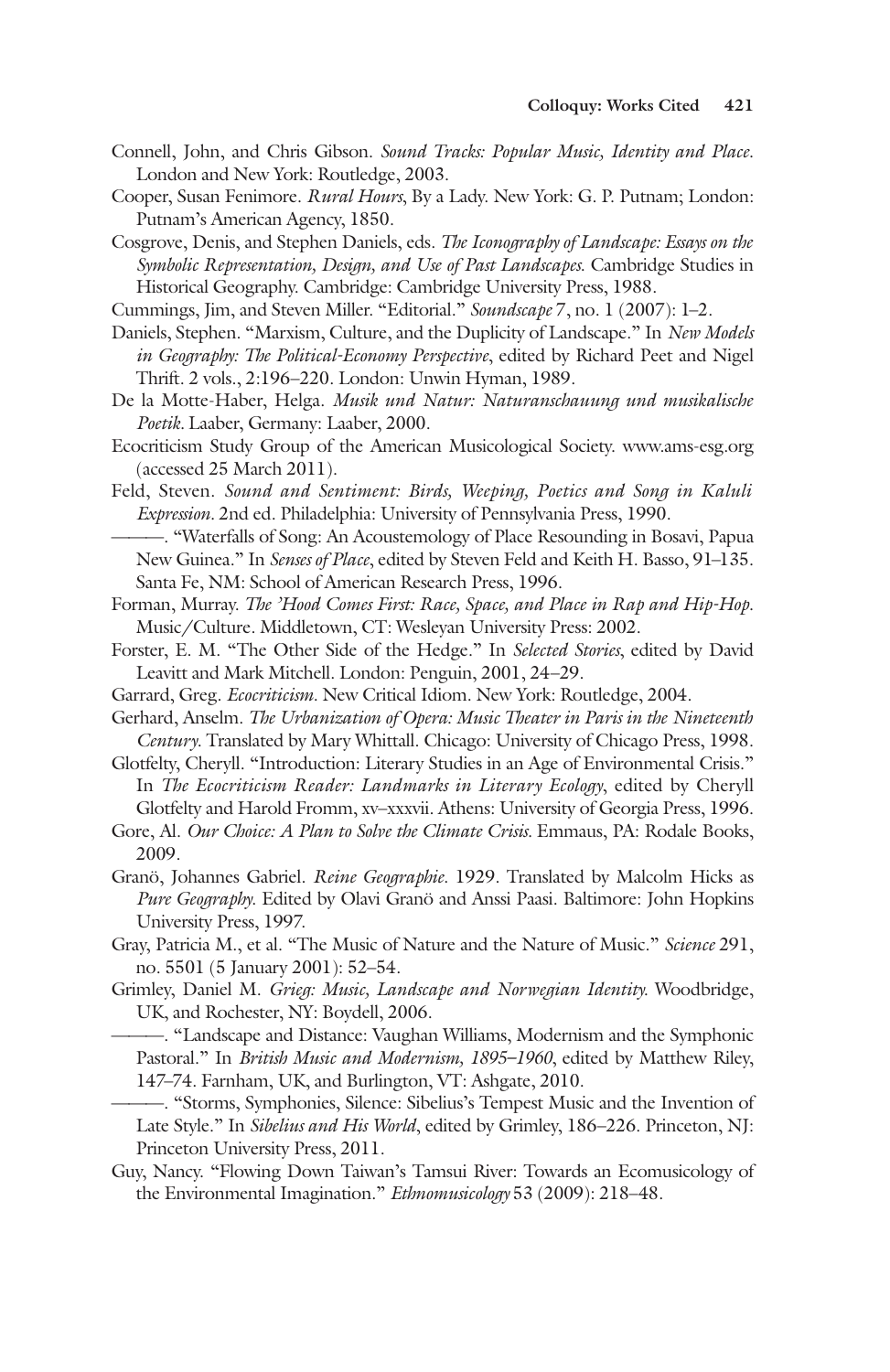- Hatten, Robert S. "Musical Agency as Implied by Gesture and Emotion: Its Consequences for Listeners' Experiencing of Musical Emotion." In *Semiotics 2009: Pro ceedings of the Annual Meeting of the Semiotic Society of America*, edited by Karen Haworth, Jason Hogue, and Leonard Sbrocchi, 162–69. New York: Legas, 2010.
- Heim, Albert. "Töne der Wasserfälle." *Verhandlungen der schweizerischen naturforschenden Gesellschaft, Jahresbericht 1872–73* 56 (1874): 209–14.
- Hultkrantz, Åke. *Belief and Worship in Native North America*. Edited, with an introduction by Christopher Vecsey. Syracuse, NY: Syracuse University Press, 1981.
- Ingold, Tim. "Earth, Sky, Wind, and Weather." *Journal of the Royal Anthropological Institute* 13, supplement s1 (2007): S19–S38.
- ———. "The Eye of the Storm: Visual Perception and the Weather." *Visual Studies* 20, no. 2 (2005): 97–104.
- Ingram, David. " 'My Dirty Stream': Pete Seeger, American Folk Music, and Environmental Protest." *Popular Music and Society* 31 (2008): 21–36.
- Järviluoma, Helmi, et al., eds. *Acoustic Environments in Change and Five Village Soundscapes*. Tampere, Finland: TAMK University of Applied Sciences, 2009.
- Landscape and Environment Programme of the Arts and Humanities Research Council. www.landscape.ac.uk (accessed 25 March 2011).
- Levy, Beth E. *Frontier Figures: American Music and the Mythology of the American West*. Berkeley and Los Angeles: University of California Press, forthcoming.
- Leyshon, Andrew, David Matless, and George Revill. *The Place of Music.* New York: Guilford, 1998.
- Mäkelä, Tomi. *"Poesie in der Luft": Jean Sibelius; Studien zu Leben und Werk.* Wiesbaden: Breitkopf & Härtel, 2007.
- Martinelli, Dario. "Introduction (To the Issue and to Zoomusicology)." *TRANS: Trans cultural Music Review* 12 (2008), http://www.sibetrans.com/trans/trans12 /art08.htm (accessed 25 March 2011).
- McKie, Robin. "Read All about the End of the World." *Observer*, 16 August 2009.
- Meeker, Joseph W. *The Comedy of Survival: Literary Ecology and a Play Ethic*. 3rd ed. Tucson: University of Arizona Press, 1997.
- Merchant, Carolyn. *The Death of Nature: Women, Ecology, and the Scientific Revolu tion*. New York: HarperOne, 1990.
- Miller, Perry. *Nature's Nation*. Cambridge, MA: Belknap Press of Harvard University Press, 1967.
- Mitchell, W. J. T., ed. *Landscape and Power*. 2nd ed. Chicago: University of Chicago Press, 2002.
- Nora, Pierre. "Between Memory and History: *Les lieux de mémoire.*" *Representations*, no. 26 (Spring 1989): 7–24.
- Novak, Barbara. *Nature and Culture: American Landscape and Painting, 1825–1875*. New York: Oxford University Press, 2007.
- Olwig, Kenneth. "Danish Landscapes." In *Nordic Landscapes: Region and Belonging on the Northern Edge of Europe*, edited by Michael Jones and Kenneth Olwig, 3–11. Minneapolis: University of Minnesota Press, 2008.
- Orr, David W. *Earth in Mind: On Education, Environment, and the Human Prospect*. Washington, DC: Island Press. 1994. Revised ed. 2004.
	- ———. *Ecological Literacy: Education and the Transition to a Postmodern World*. SUNY Series in Constructive Postmodern Thought. Albany: State University of New York Press, 1992.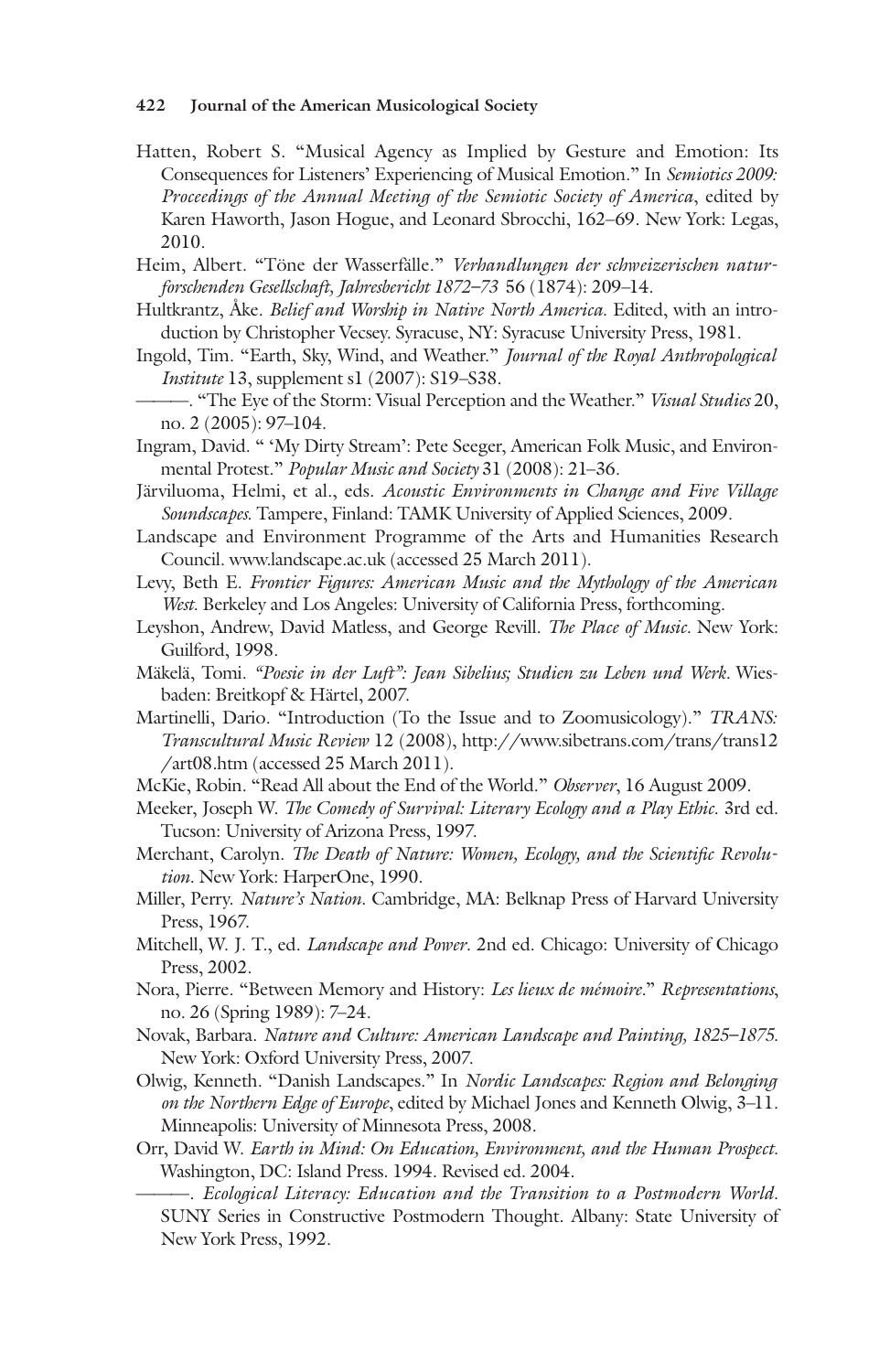———. *Hope Is an Imperative: The Essential David Orr*. Washington, DC: Island Press, 2011.

Outka, Paul. *Race and Nature from Transcendentalism to the Harlem Renaissance.* Signs of Race. New York: Palgrave MacMillan, 2008.

Parini, Jay. "The Greening of the Humanities." *New York Times*, 29 October 1995.

Pedelty, Mark. *Popular Music as Environmental Communication*. Philadelphia: Temple University Press, forthcoming.

-. "Woody Guthrie and the Columbia River: Propaganda, Art, and Irony." *Popular Music & Society* 31 (2008): 329–55.

- Radkau, Joachim. "The Wordy Worship of Nature and the Tacit Feeling for Nature in the History of German Forestry." In *Nature and Society in Historical Context*, edited by Mikuláš Teich, Roy Porter, and Bo Gustafsson, 228–39. Cambridge: Cambridge University Press, 1997.
- Rehding, Alexander. "Eco-musicology." *Journal of the Royal Musical Association* 127 (2002): 305–20.
- Rosendale, Steven, ed. *The Greening of Literary Scholarship: Literature, Theory, and the Environment.* Iowa City: University of Iowa Press, 2002.
- Rothenberg, David, and Marta Ulvaeus, eds. *The Book of Music and Nature: An Anthology of Sounds, Words, Thoughts*. Music/Culture. Middletown, CT: Wesleyan University Press, 2001.
- Sanders, Julie. *The Cultural Geography of Early Modern Drama*, 1620–1650. Cambridge: Cambridge University Press, 2011.
- Saylor, Eric. " 'It's Not Lambkins Frisking At All': English Pastoral Music and the Great War." *Musical Quarterly* 91 (2008): 39–59.
- Schafer, R. Murray. "Music and the Soundscape." In Rothenberg and Ulvaeus, *The Book of Music and Nature: An Anthology of Sounds, Words, Thoughts*, 58–68.
- ———. *The New Soundscape: A Handbook for the Modern Music Teacher*. Toronto: Berandol, 1969.
- Schama, Simon. *Landscape and Memory.* New York: Knopf, 1995.
- Schleuning, Peter. *Die Sprache der Natur: Natur in der Musik des 18. Jahrhunderts*. Stuttgart: Metzler, 1998.
- Schmenner, Roland. *Die Pastorale: Beethoven, das Gewitter und der Blitzableiter*. Kassel: Bärenreiter*,* 1998.
- Schumann, Robert. *On Music and Musicians*. Edited by Konrad Wolff. Translated by Paul Rosenfeld. 1946. Reprint, Berkeley and Los Angeles: University of California Press, 1983.
- Snow, Charles Percy. *The Two Cultures and the Scientific Revolution*. The Rede Lecture, 1959. New York: Cambridge University Press, 1959.
- Soper, Kate. *What Is Nature? Culture, Politics, and the Non-Human. Oxford: Black*well, 1995.
- Sweet, Timothy. "Global Cooperstown: Taxonomy, Biogeography, and Sense of Place in Susan Fenimore Cooper's *Rural Hours*." *Interdisciplinary Studies in Literature and Environment* 17 (Summer 2010): 541–66.
- Toliver, Brooks. "Eco-ing in the Canyon: Ferde Grofé's *Grand Canyon Suite* and the Transformation of Wilderness." This **Journal** 57 (2004): 325–67.
- Van Buren, Kathleen J. "Applied Ethnomusicology and HIV and AIDS: Responsi bility, Ability, and Action," *Ethnomusicology* 54 (2010): 202–23.
- Von Glahn, Denise. *The Sounds of Place: Music and the American Cultural Landscape*. Boston: Northeastern University Press, 2003.